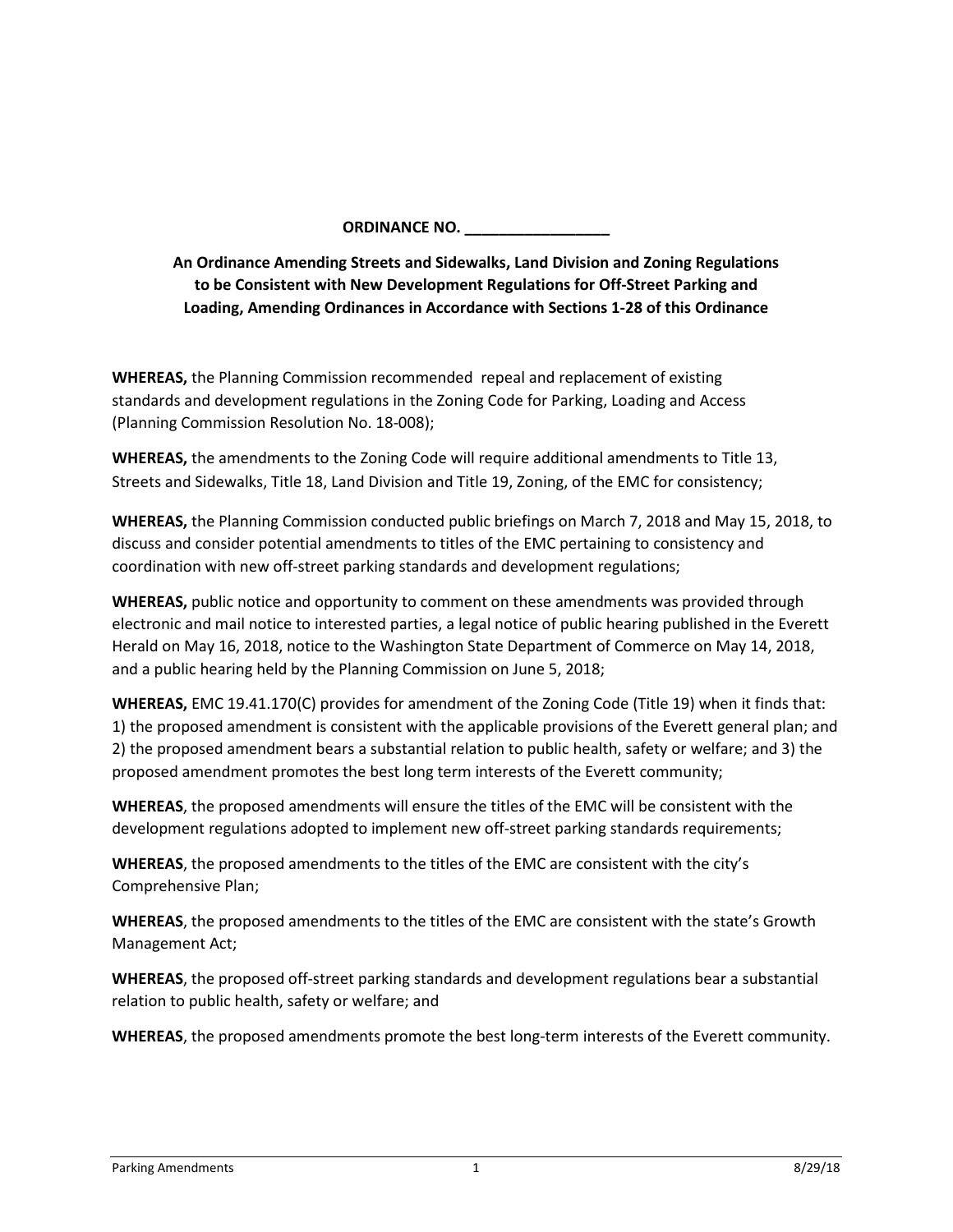## **NOW, THEREFORE, THE CITY OF EVERETT DOES ORDAIN:**

*[Proposed changes are shown with a vertical bar in the left hand margin; words struck through are proposed for deletion; words that are underlined are proposed additions.]*

Section 1. Section 2 of Ordinance No. 3498, Chapter 13.16, Driveways in Title 13 (Streets and Sidewalks, EMC 13.16.020) is hereby amended as follows:

#### **13.16.020 Improvement permit required.**

A. No person, firm or corporation shall remove, alter or construct any curb, sidewalk, driveway approach, gutter, pavement or other improvement in any public street, alley or other property owned by or dedicated to or used by the city and over which it has jurisdiction to regulate the matters covered hereby, without first obtaining a permit from the city engineer, and no permit shall be granted until the applicant shall file with the city engineer for his approval a copy of a drawing showing the location and size of all such proposed improvements to serve the property affected.

B. It shall be a violation of this title to drive over an improvement located within the public right-ofway, such as a curb, sidewalk or landscape area, without first obtaining a permit for a driveway approach from the city engineer and constructing the improvement(s) authorized by the permit.

Section 2. Section 5 of Ordinance No. 3498, Chapter 13.16, Driveways in Title 13 (Streets and Sidewalks, EMC 13.16.050) is hereby amended as follows:

#### **13.16.050 Prohibited locations.**

Driveways shall be located as follows:

A. No driveway approach shall be permitted to encompass any municipal facility under the permit provided for herein.

Applicant may be authorized to relocate any municipal facility including any within the limits of a curb return which may be encroached upon as allowed under subsections C and D of this section;

B. At street intersections, no portion of any driveway approach, including end slopes, shall be permitted between the limits of the intersection of the prolonged property lines and the curb, except as may be allowed under subsections C and D of this section;

C. At street intersections no portion of any driveway approach, including end slopes, shall be permitted between the limits of the intersection of the prolonged back edges of the sidewalks and the curb, except as may be allowed under subsection D of this section;

D. On all curb returns at street intersections, where the radius is twenty-five feet or more, driveway approaches, including end slopes, may encroach upon each end of the return for a distance equal to twelve and one-half percent of the total length of the arc of the curb return, thus leaving at least seventy-five percent of the length of the arc of the curb return face free from driveway encroachment;

E. Notwithstanding the provisions of subsections B and C of this section, at street intersections no portion of any driveway approach including end slopes shall be permitted between the points of curvature of the curb return where the radius of the curb is twenty feet or less;

F. No permit for a driveway approach shall be granted where reasonable egress and ingress, for the purpose for which the property is used, can be secured from the alley; Access from the public street where the lot abuts an alley will only be allowed as an exception to using the alley for access. Pursuant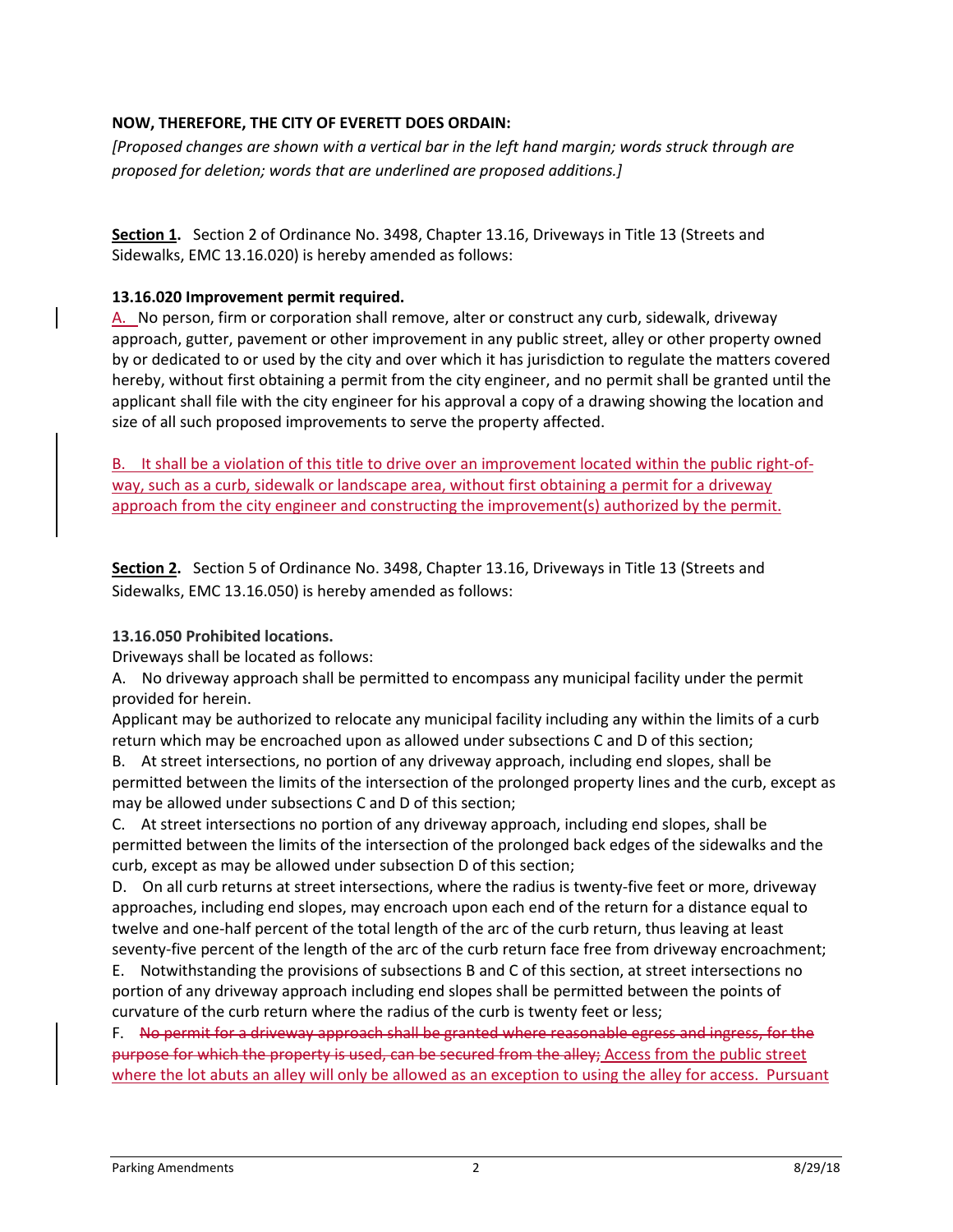to EMC Chapter 19.34, the city engineer, in consultation with the planning director, may allow access from the street in-lieu, or in addition to, using the alley.

G. No driveway approach for commercial purposes shall be allowed unless sufficient space is provided for vehicles, twenty feet in length to turn around before returning to the street, or unless an exit to an alley or secondary street is provided, or unless approved by the city council.

**Section 3.** Section 11 of Ordinance No. 3498, Chapter 13.16, Driveways in Title 13 (Streets and Sidewalks, EMC 13.16.110) is hereby amended as follows:

# **13.16.110 Unusual conditions.**

The city council engineer is authorized to grant, in writing, variances administrative modifications from the regulations and requirements of this chapter, providing they first determine that the following conditions are presented the following criteria are met:

A. The variance requested modification arises from peculiar physical conditions not ordinarily existing in similar districts in the city or is due to the nature of the business or operation upon the applicant's property;

B. That the variance requested modification is not against the public interest, particularly safety, convenience and general welfare;

C. That the granting of the permit for the variance modification will not adversely affect the rights of the adjacent property owners or tenants;

D. That the terms of this chapter will create anwork unnecessary hardship on the applicant, property owner or tenant. (Prior code § 13.36.110)

**Section 4.** Section 7(F)(7) of Ordinance No. 2328-98, as amended (Land Division, Land Division Evaluation Criteria and Development Standards, EMC 18.28.120), is hereby amended as follows:

#### **18.28.120 Easement access exception.**

A. Short Subdivisions. The city may, at the request of the applicant in short subdivisions only and as permitted by the Everett zoning code, allow access to lots by easement when in the opinion of the city engineer:

1. The improvement of a public street is not necessary to facilitate adequate supply of sewer and utilities;

2. The improvement of a public street is not necessary to provide on-street parking;

3. The improvement of a public street is not necessary to provide access to potential additional lots or future developable area; and

4. The improvement of a public street is not necessary to protect the public health, safety and welfare of the residents and general public.

B. Subdivisions. When a site contains natural constraints, such as topography or environmentally sensitive areas, and the provision of an easement would reduce impacts to those areas, the director and city engineer may allow the use of limited easement access. Easement access within subdivisions shall be limited to one easement serving a maximum of two single-family units.

C. Easement Access Drive Standards. All easement access drives shall be built to the following standards for easement widths, paving widths, off-street parking and utilities. All easement access drives shall be constructed to city standards with an A-1 curb/gutter on both sides and shall meet the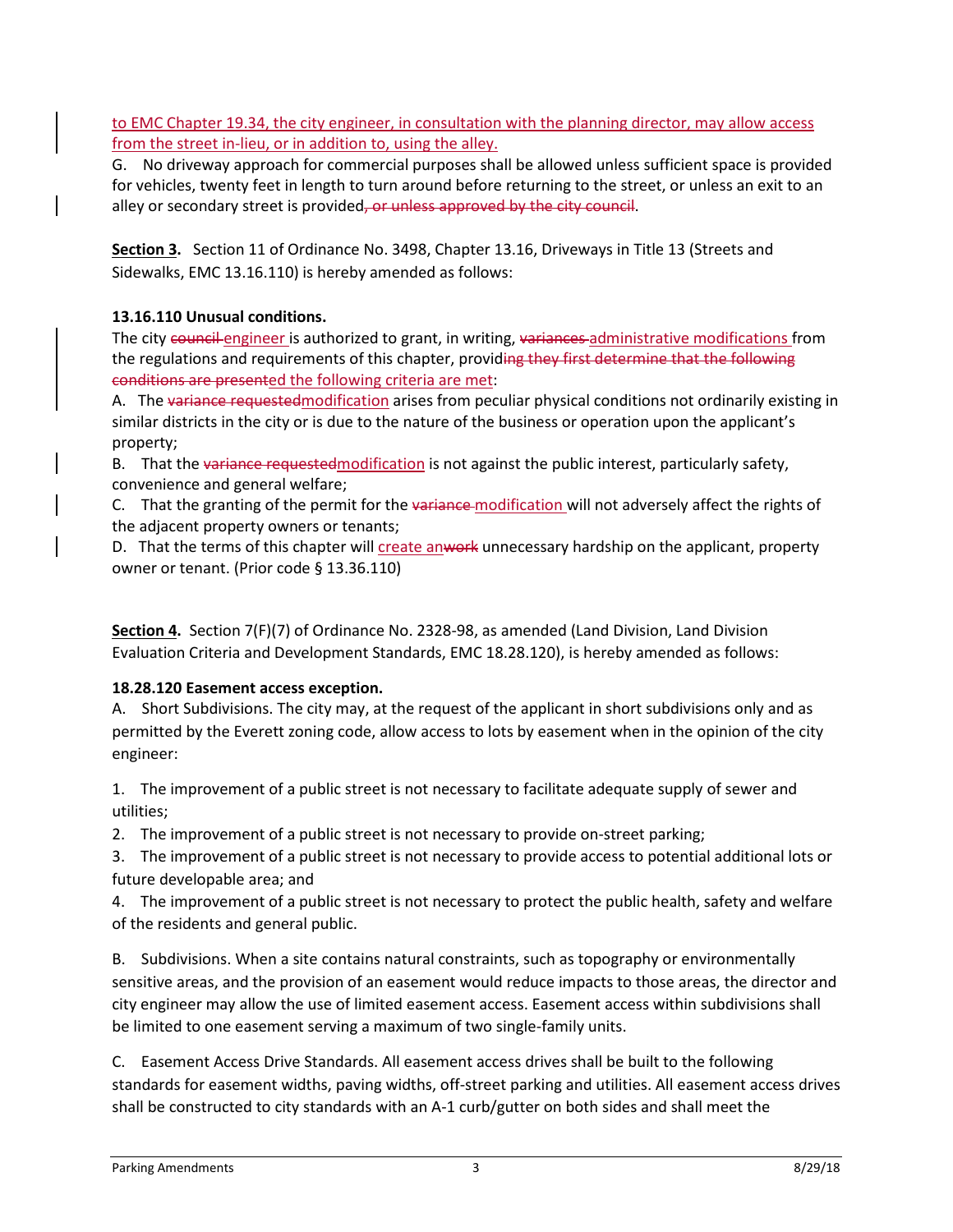requirement for thickness and sub-grade as required for a Local Access Street "A". The city engineer may require a turnaround to city standards on any easement access drive. All required improvements must be installed and completed prior to final short subdivision approval.

| <b>Easement Access</b><br><b>Drive Standards</b><br>For                    | <b>Potential</b><br>Number of<br><b>Dwelling</b><br><b>Units</b><br><b>Served</b> | <b>Minimum Easement</b><br>Width                                                          | <b>Surface and Pavement</b>                                                                                                                      | <u> Aff.Stroot</u><br><b>Parking</b><br><b>Spaces</b> |
|----------------------------------------------------------------------------|-----------------------------------------------------------------------------------|-------------------------------------------------------------------------------------------|--------------------------------------------------------------------------------------------------------------------------------------------------|-------------------------------------------------------|
| Single-Family<br><b>Dwelling Unit</b>                                      | $1 - 2$<br>dwelling<br>units                                                      | 24 feet (14 feet for<br>access drive, plus 5 feet<br>landscape easement on<br>both sides) | 14 feet paving per city standards for<br>a driveway                                                                                              |                                                       |
| Single-Family<br><b>Dwelling Unit with</b><br><b>Required Fire</b><br>Lane | $1 - 2$<br>dwelling<br>units                                                      | 30 feet (20 feet for<br>access drive, plus 5 feet<br>landscape easement on<br>both sides) | 20 feet paving per city standards for<br>a fire lane                                                                                             | 4 per single-<br><del>family</del><br>dwelling        |
| Single-Family<br><b>Dwelling Units</b>                                     | $3 - 6$<br>dwelling<br>units                                                      | 30 feet (20 feet for<br>access drive, plus 5 feet<br>landscape easement on<br>both sides) | 18 feet of paving per city standards<br>for thickness and subgrade Local<br>Access Street "A" with A-1<br>curb/qutter on both sides <sup>1</sup> | 4 per single-<br><del>family</del><br>dwelling unit   |
| <b>Duplexes and</b><br><b>Multiple-Family</b><br><b>Dwelling Units*</b>    | <b>Public</b><br>street<br>required                                               | N/A                                                                                       | N/A                                                                                                                                              | N/A                                                   |

See Sectio[n 18.28.130\(](http://www.codepublishing.com/WA/Everett/html/Everett18/Everett1828.html#18.28.130)O).

1 The city engineer shall have the authority to determine where to terminate the curb for easement access rear lots in short subdivisions of three to six lots.

**Section 5.** Section 7(F)(8) of Ordinance No. 2328-98, as amended (Land Division, Land Division Evaluation Criteria and Development Standards, EMC 18.28.130), is hereby amended as follows:

#### **18.28.130 Development standards for easement access lots.**

A. Calculation of Number of Units. For determining the number of units served by an easement access drive, the city shall count the maximum number of potential units for the total short subdivision.

B. Maximum Number of Units Permitted in Easement Access Short Subdivision. The maximum number of units permitted in an easement access short subdivision (including the use of other approved driveways and/or other easement access drives as permitted by this title) shall not exceed six.

C. All units that abut or are adjacent to an easement access drive are required to take access off the easement, unless it is determined by the city engineer that:

1. An existing dwelling and its garage are in a location where access from the easement is impractical or impossible due to the topography or environmental constraints of the site; or

2. A potential safety issue exists related to access from the easement as determined by the city engineer.

D. All easement access drive short subdivisions are limited to one easement access drive per street frontage, unless otherwise approved by the director and city engineer. More than one easement access drive per frontage shall be approved only if the following criteria are met: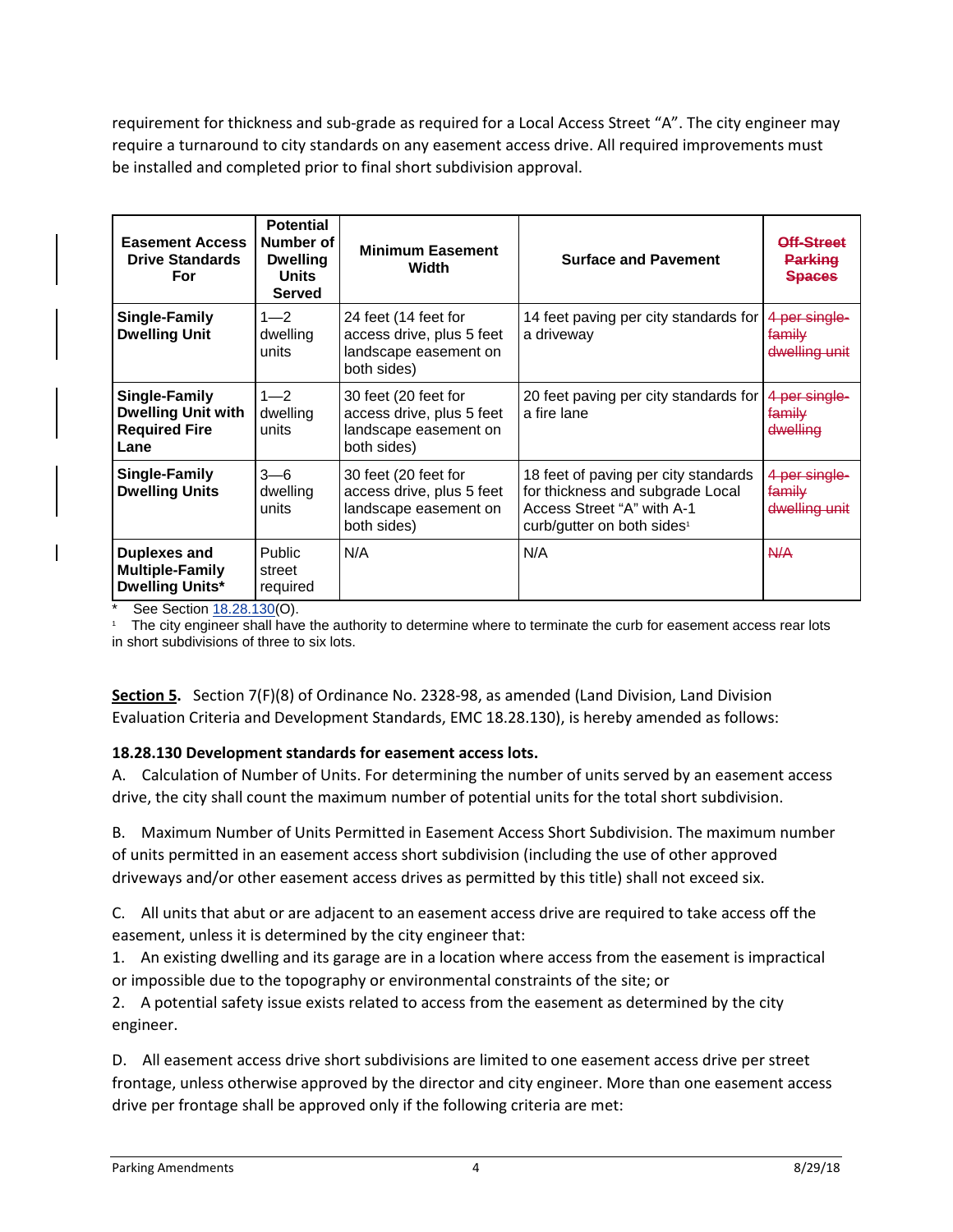1. A public street is not possible;

2. A single easement access cannot serve the proposed short subdivision due to the configuration of the property to be subdivided; and

3. This option is not a substitute for comprehensive subdividing which includes the installation of a public street and utilities.

E. For any easement access or easement with public utilities, the city engineer shall determine the required easement width based on city standards.

F. A maximum of two lots can be served by private utility side services within an easement, unless the city engineer determines that a public utility main is necessary for adequate area service. Three or more lots served within an easement will require public utilities.

G. For all easement access lots, no new driveways or parking areas will be allowed within the front yard setback, with the exception of the easement access drive. For easement access rear lots, a vehicle turnaround may be allowed within the front setback.

H. Access off an easement drive is limited to one twenty-foot driveway and curb cut per lot. The driveway shall not exceed twenty feet in width for a distance of twenty feet from the easement access drive curb. This requirement shall be noted as a condition of approval on the face of the final short plat map.

I. Surface Parking. On any lot where surface parking is proposed, the parking area shall be at a minimum five feet from any property line and shall not exceed twenty feet in width for a distance of twenty feet from the easement access drive curb. All parking areas shall be landscaped, screened and improved in accordance with the design and development provisions of this chapter. For any easement access drive that is not required to have Type A-1 curbing, the city shall require a landscaped berm, swale or other barrier to prevent parking outside of the approved driveway. Refer to Section 18.28.080(B).

GJ. All easement access and panhandle lots shall provide a vehicle turnaround as approved by the city traffic engineer. For easement access rear lots, the turnaround shall be located on the lot that it is serving, and may be located within the front setback. The turnaround area shall be not included in meeting the parking requirements of this title. Parking within the turnaround shall be prohibited.

HK. Site Development Plan. On all lots within an easement access short subdivision, the applicant is required to submit a site development plan meeting the requirements of the procedures for processing permit applications as defined in Titl[e 15](http://www.codepublishing.com/WA/Everett/#!/Everett15/Everett15.html#15) of this code, Local Project Review Procedures.

IL. Lot Width, Depth, Dwelling Unit Orientation, Building Sites for Easement Access Lots. The planning director shall have the authority to modify the following standards under Section [18.28.050\(](http://www.codepublishing.com/WA/Everett/#!/Everett18/Everett1828.html#18.28.050)B), where a dedication for right-of-way widening is required by the city.

1. Measurement of Lot Width and Depth. Except for easement access interior lots, lot width and depth shall be measured using the same orientation as the originating parcel. All lots shall meet the minimum lot width and depth dimensional standards of the zoning code.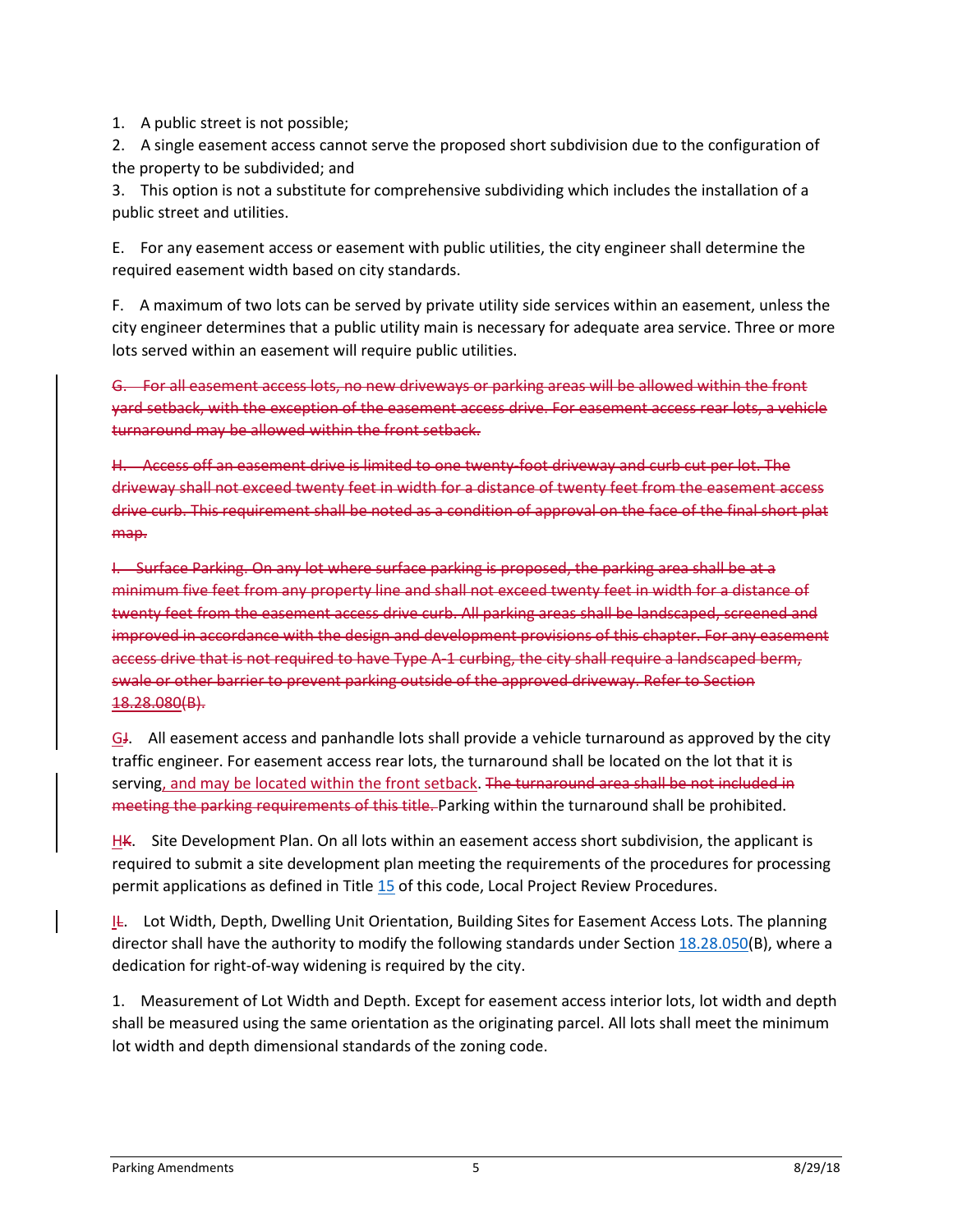2. Easement access interior lots may only be created when the originating parcel, or parent lot, contains a minimum of seventy feet of width. When the parent lot is less than seventy feet wide, no interior lots may be created within an easement access short subdivision.

3. Dwelling Unit Orientation. All lots that have full frontage on an improved public right-of-way and easement access rear lots shall have the dwelling unit oriented to the public street. The dwelling unit shall have a defined front entrance, windows and porch facing the street. Easement access interior lots shall have the dwelling unit oriented to the easement access drive.

JM. Orientation of Lots and Required Setbacks for Easement Access Lots. All required setbacks shall be shown on the final short plat map and shall comply with the following standards and the approved site development plan. For irregular or unusually shaped lots, the director shall determine which lots are front, interior, or rear lots. Easement access lots will be required to meet the following setbacks:

1. Easement Access Front Lots. The unit and lot shall be oriented to the public street.

a. Front setback: twenty feet;

b. Rear setback: twenty feet;

c. Side setbacks: five feet from easement access drive curb face;

d. Side setback exterior for attached garage: ten feet if used as access to private open space, five feet otherwise;

e. Rear setback for detached garageor parking area: five feet with landscape screening per Section [18.28.080\(](http://www.codepublishing.com/WA/Everett/html/Everett18/Everett1828.html#18.28.080)E)(1);

f. Setback for garage: twenty feet from face of curb.

2. Easement Access Interior Lots. All dwelling units shall be oriented to the easement access drive. Building setbacks shall depend on the depth of the lot and shall meet the following standards:

a. Front setback (orientation toward easement): ten feet for house and twenty feet for garage measured from face of curb. Porches, decks and other appurtenances are not permitted in the front setback area;

b. Rear setback (opposite from easement) on lots eighty-five feet deep or greater: twenty feet;

c. Side setback on lots eighty-five feet deep or greater: five feet;

d. Rear setback on lots less than eighty-five feet deep: five feet and ten feet if used as access to private open space;

e. Side setback for lots less than eighty-five feet deep (adjacent to dwelling): thirty-five feet. The thirtyfive-foot side setback area may be reduced equal to the area that the rear setback is increased. To allow this option, the rear setback may not be less than ten feet and the side yard may not be less than twenty feet. The side setback and rear setback must add up to at least forty feet.

3. Easement Access Rear Lots. Except as provided herein, the dwelling unit and lot must be oriented toward the public street.

a. Front Setback (Orientation Toward Public Street). The house shall be twenty feet and the garage shall be a minimum of thirty-five feet. A ten-foot-wide T-type turnaround shall be provided a minimum of five feet from the property line, with landscape screen per Section  $18.28.080(E)(1)$ .

b. Rear setback: twenty feet.

c. Side setbacks: five feet.

Exception: In two-lot short subdivisions, the dwelling unit and lot may be oriented to the easement. The width, depth, and orientation of the dwelling unit on the rear lot may be changed to allow the dwelling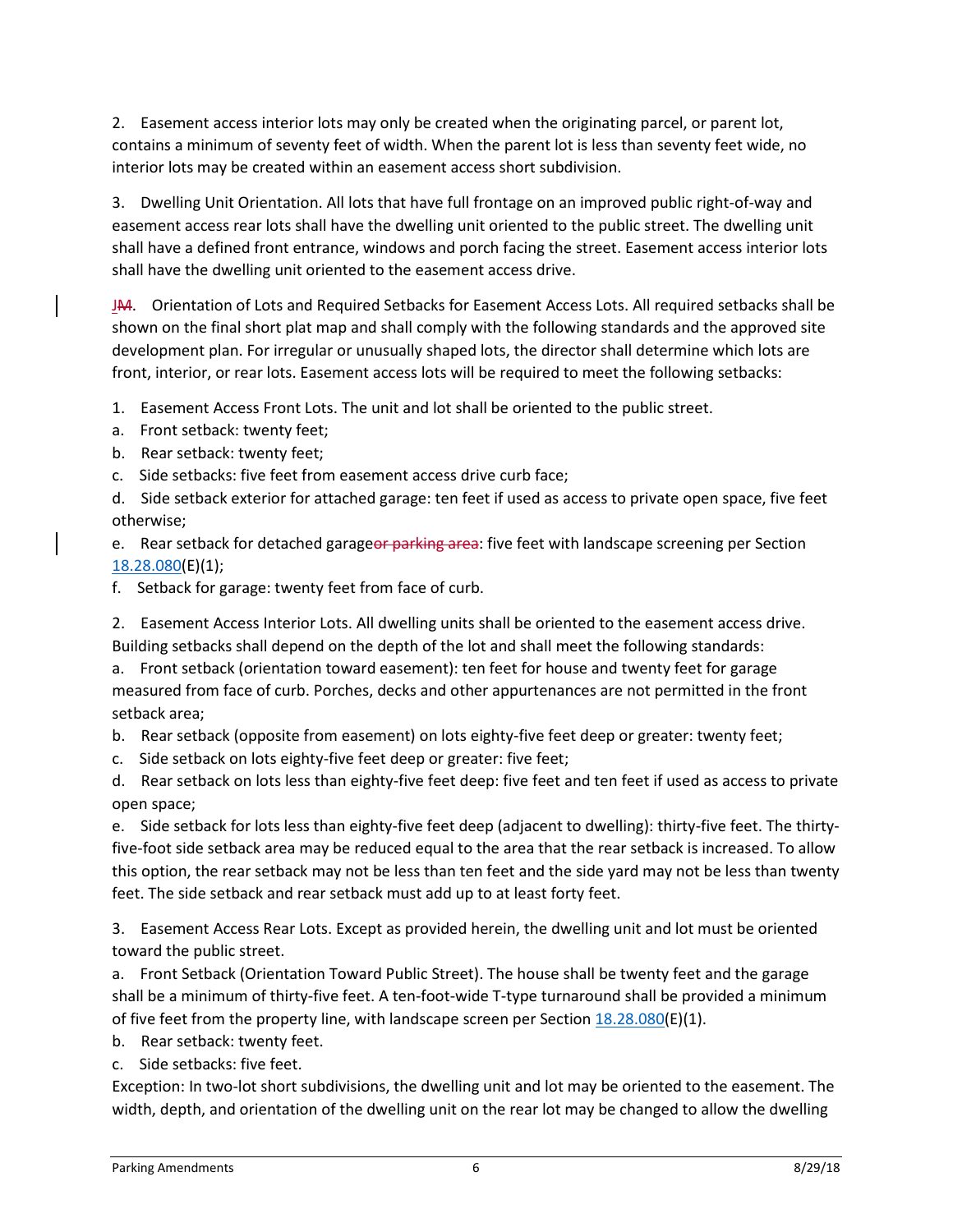to face the side lot line of the parent lot. In this case, the lot shall have a minimum of eighty-five feet of width and seventy feet of lot depth as measured in the same orientation as the parent lot. Setbacks shall be as follows:

i. Front Setback. The house shall be twenty feet and the garage shall be a minimum of thirty-five feet. A ten-foot-wide T-type turnaround shall be provided a minimum of five feet from the property line, with landscape screen per Section  $18.28.080(E)(1)$ , except that all required plantings shall be on the inside of the fence;

- ii. Rear setback: twenty feet;
- iii. Side setback (rear exterior lot line of parent lot): twenty feet;
- iv. Side setback: five feet, with landscape screen meeting the requirements of Section  $18.28.080(E)(1)$ .

KN. Calculation of Lot Area for Easement Access Lots. The dimensions of the easement access drive shall be excluded from the lot area. Landscape buffers on both sides of the easement access drive may be included. Environmentally sensitive area tracts, drainage tracts and above-ground drainage improvements shall be excluded from lot area.

LO. Duplex units and accessory dwelling units are prohibited in easement access short subdivisions in single-family zones, except for existing duplex units constructed on a lot or lots prior to the adoption of this title. In the proposed short subdivision the existing duplex unit must be on a lot of not less than nine thousand square feet.

MP. Common Easement Access Drive Use. The city engineer may allow the use of a common easement access drive on an existing or adjacent short subdivision if the unit count for the property to be short subdivided together with the adjacent short subdivision does not exceed the maximum number of units allowed and such easement access drive can or currently meets all subdivision code standards. The applicant shall provide the following:

1. An easement providing for access, utilities, and maintenance from all property owners of property that the easement access drive crosses over and who have legal access to such easement; and

2. An amendment to the existing short subdivision access easement drive to accurately reflect the proposed changes.

**Section 6.** Section 3 of Ordinance No. 1671-89, as amended (Zoning, User Guide, EMC 19.03.050.C), is hereby amended to read as follows:

#### **19.03.050 Additional zoning regulations.**

In addition to the use-standards tables, this title contains a variety of regulations that may apply to the subject property or a particular use. The following list will help you determine what other chapters of this title may contain regulations which are applicable.

C. Off-Street Parking. To see how many parking spaces are required for a specific use, go to Table No. 34-1 in Chapte[r 19.34.](http://www.codepublishing.com/WA/Everett/#!/Everett19/Everett1934.html#19.34) For the B-3 zone, the parking requirements are listed in Chapter 19.22.

**Section 7.** Section 36 of Ordinance No. 2397-99, as amended (Zoning, Use Tables, Special Regulations for Zoning Code Table NO. 5.2, EMC 19.05), is hereby amended to read as follows:

#### **Special Regulations for Zoning Code Table NO. 5.2**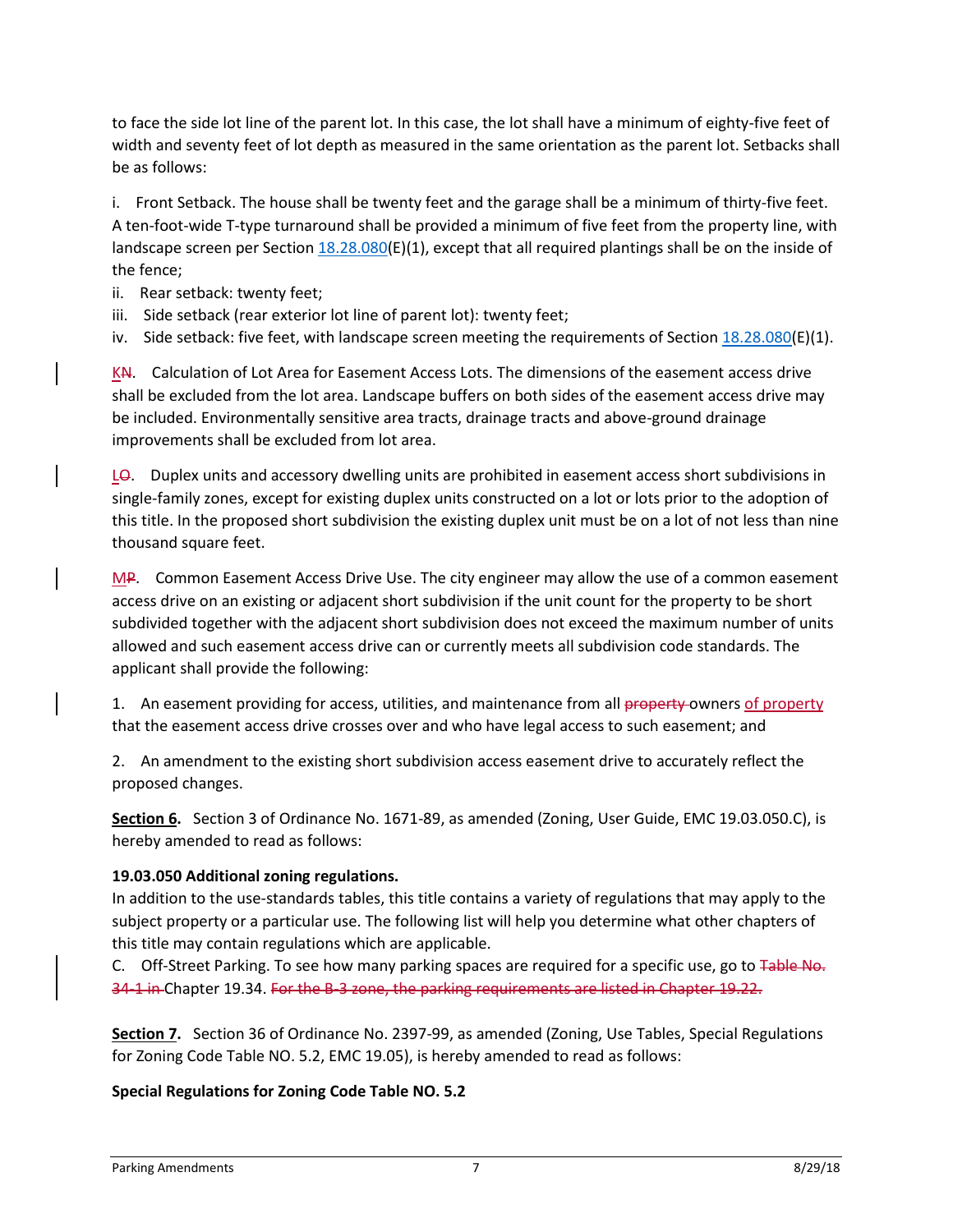(5) Refer to Chapter 34 for standards applicable to drive-up facilities. Drive-up teller stations are not permitted within fifty feet of residentially zoned lots; except that in the M-1 zone, drive-up teller stations are not permitted within seventy-five feet of residentially zoned lots. In any zone, drive-up teller stations shall only be allowed where permitted by the traffic engineer. In the M-M and M-1 zones, financial institutions are permitted only in a multitenant building.

#### (6) Drive-up teller stations are not permitted unless access is from the alley, and shall only be allowed where permitted by the traffic engineer. (Reserved)

(10) (a) Office uses are not permitted in the R-3(L) zone, and are permitted in the R-3 zone only as provided in paragraph (b) of this Special Regulation (10).

(b) Office Uses on Colby Avenue in R-3 and R-4 Zones. Offices are permitted as a stand-alone use only on corner lots in those portions of the R-3 and R-4 zones that front on Colby Avenue, between 19th Street and 25th Street, subject to the following requirements:

(1) Office uses may only be established in existing single-family dwellings or in existing nonconforming buildings. Existing buildings may not be removed and replaced with new office buildings.

(2) For existing single-family dwellings that are converted to office uses, the building shall maintain the appearance of a single-family dwelling. Any additions or remodeling shall not increase the gross floor area of the existing building by more than twenty-five percent.

(3) Off-street parking shall be located to the rear of the building and may take access only from the alley, except where an existing parking area takes access from the street.

(34) Wall signs are limited to one per building, and a maximum area of sixteen square feet. Freestanding signs are limited to one per building, a maximum height of five feet, a maximum area of sixteen square feet, and shall be set back ten feet from the front or side lot lines. Internally illuminated signs are prohibited.

(c) Except as provided by paragraph (b) or (d) of this Special Regulation (10), office uses are permitted in the R-4 or R-5 zones only in mixed-use buildings in which at least fifty percent of the gross floor area is used for two or more dwellings. Chapter [19.15,](http://www.codepublishing.com/WA/Everett/html/Everett19/Everett1915.html#19.15) and the multiple-family design guidelines, shall apply to mixed-use office-residential developments with three or more dwelling units.

(d) When the property is located in the O or C-O overlay zone, the provisions of Chapter [19.16](http://www.codepublishing.com/WA/Everett/html/Everett19/Everett1916.html#19.16) shall apply.

(15) The following regulations apply only to espresso stands which are contained in a structure, and which can serve customers who remain in their vehicles by means of a drive-up window. Mobile espresso vehicles are not subject to these regulations. Espresso retail uses not able to serve customers who remain in their vehicles shall be regulated as "restaurants."

(a) Drive-up espresso stands shall be located so as not to remove or obstruct required off-street parking for other uses on the same lot or an adjoining lot.

(b) One off-street parking space shall be provided for each employee working at any given time.

(ae) Street frontage landscaping shall be provided in accordance with the zone in which the property is location.

(d) Holding lanes shall provide sufficient room on site for three vehicles for each service lane without obstructing required off-street parking areas for other uses on the lot or an adjoining lot.

(be) The building shall be set back a minimum of ten feet from required street frontage landscaping when a drive lane is proposed on the street side of the structure, and fifty feet from any residentially zoned property.

(cf) Signs shall be permitted as provided for the zone in which the property is located.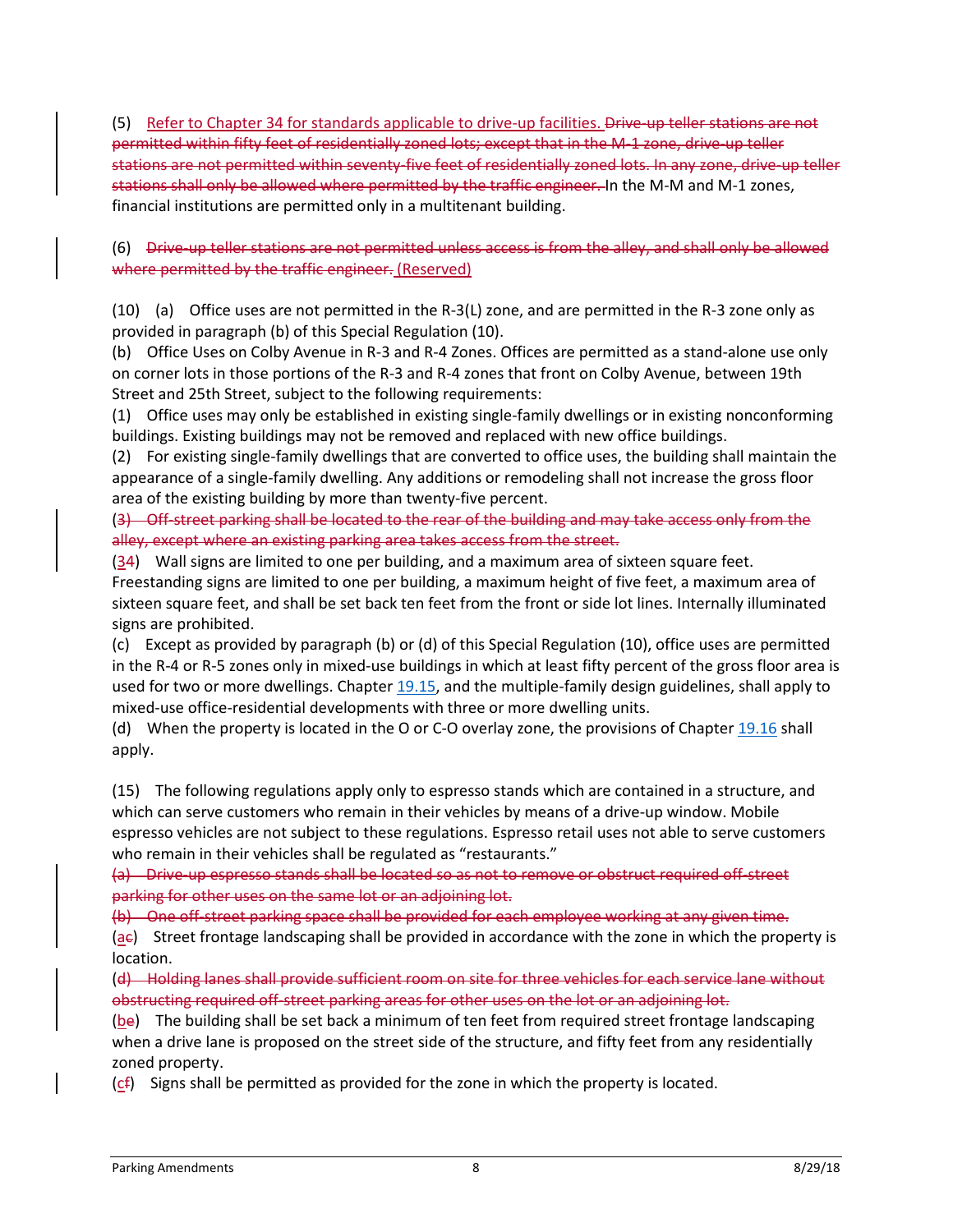(16) The following regulations shall apply to restaurants:

(a) In the R-4 and R-5 zones, restaurants are permitted only in mixed-use buildings in which:

(1) Business is oriented to immediately surrounding neighborhood.

(2) At least sixty-five percent of the gross floor area is used for multiple-family dwellings.

(3) The maximum gross floor area devoted to an individual nonresidential use is four thousand square feet.

(4) No additional curb cuts are permitted for the nonresidential use(s).

(5) The sale of alcoholic beverages is prohibited.

(b) Sale of alcoholic beverages other than beer or wine is prohibited in the B-1 zone. Establishments selling beer and/or wine in the B-1 zone shall derive not more than twenty-five percent of their gross sales volume from alcoholic beverages.

(c) Restaurants with drive-up windows are not permitted in the B-1, B-2(B), B-3, W-C, M-S, M-M, or M-1 zone.

(d) In the M-M and M-1 zones, restaurants are permitted only in multiple-tenant buildings in which nonrestaurant uses occupy at least seventy-five percent of the gross floor area of the total building. (1) In the B-2(B) zone, restaurants may be contained in and exclusively occupy freestanding structures which take up to, but no more than, sixty-six percent of the total gross floor area of the building(s) on the site where they are located. A site plan for the entire site shall be approved when a restaurant is proposed. Said plan shall show all uses, locations and landscaping.

(2) Where freestanding restaurants are sited in the B-2(B) zone in conjunction with office building(s) either at the same time or not, and when the affected site abuts residentially zoned lots, the outside wall(s) of the office building(s) shall be placed as near to the residentially zoned lots as applicable provisions of this code allow. The restaurant use shall be located next to the street and/or away from residentially zoned lots.

(3) Where one or the other permitted use is not to be constructed under the provisions of a permit application, the remaining "vacant" portion, where the future use will be located, shall be provided with Type IV "stabilizing" landscaping. That portion of the perimeter landscaping abutting residentially zoned lots, where they occur, shall be Type III landscaping of the appropriate category. In all cases, siteobscuring fencing, not including chain link, shall be used when abutting residentially zoned lots.

(e) Restaurants with dancing or live entertainment are not permitted in the B-1 or B-2(B) zone.

(f) A restaurant with live music and/or dancing is not permitted within one hundred feet of lots located in residential zones.

(g) For rRestaurants with drive-up service windows, refer to Chapter 34 for standard applicable to drive-up facilities. shall meet the following standards:

(1) Drive-up service windows shall not be located less than fifty feet from lots located in residential zones.

(2) Drive-up order placing stations shall be located not less than one hundred feet from lots located in residential zones.

(3) There shall be one outdoor waste receptacle provided for each eight parking spaces.

(4) Holding lanes for drive-up order placing stations shall provide room for a minimum of eight vehicles and shall be located a minimum of one hundred feet from lots located in residential zones.

(5) Delivery and loading areas shall be located so as not to interfere with drive-up window traffic or off-street parking areas.

(29) Clinic uses and medical-related activities are permitted in the R-3, R-4 or R-5 zones only as provided in paragraph (a), (b) or (c) of this Special Regulation (29). Clinic uses and medical-related activities are permitted in the W-C zone only as provided in paragraph (d) of this Special Regulation (29).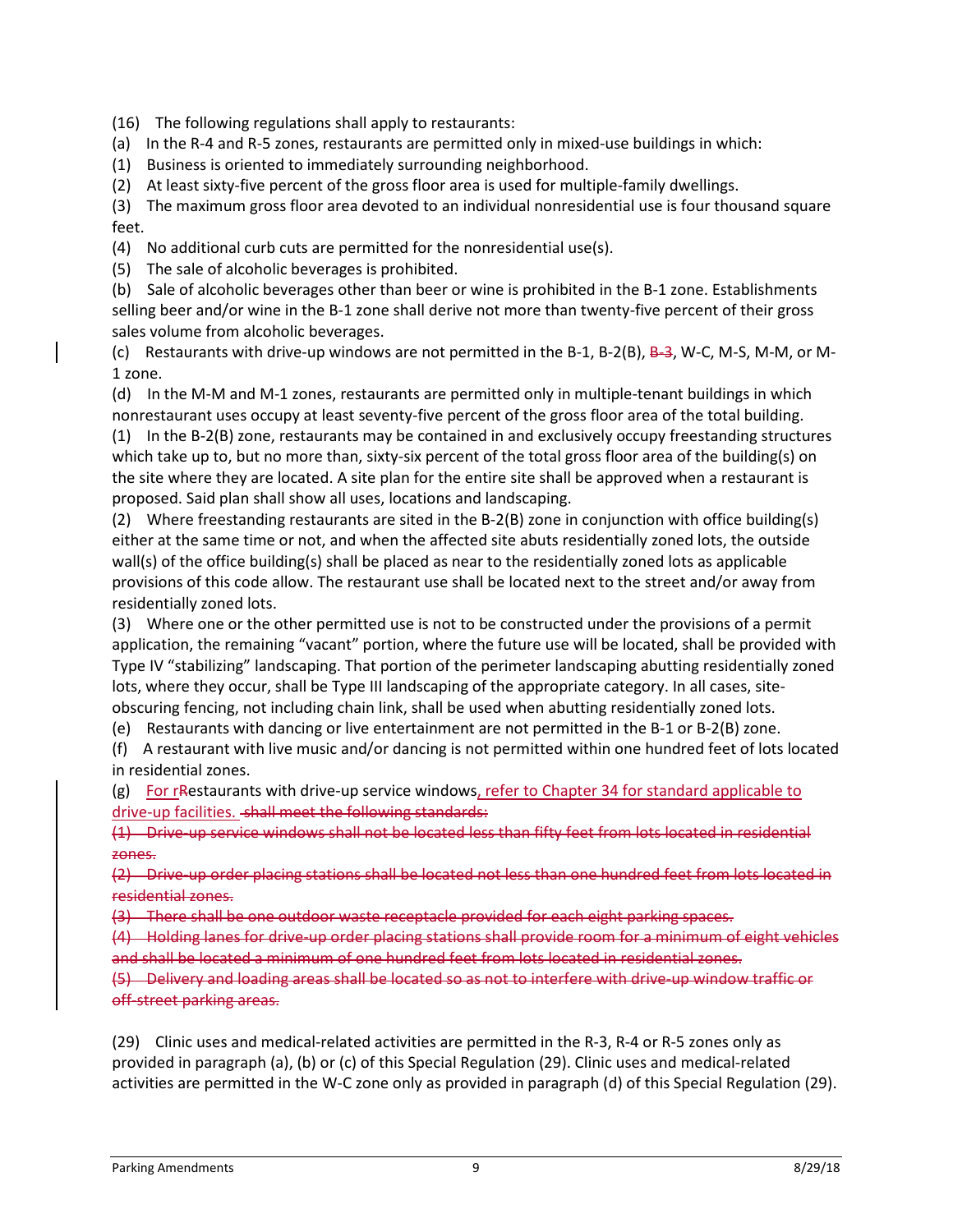(a) Clinic Uses and Medical-Related Activities on Colby Avenue in R-3 and R-4 Zones. Clinics, offices or medical-related activities are permitted as a stand-alone use only on corner lots in those portions of the R-3 and R-4 zones that front on Colby Avenue, between 19th Street and 25th Street, subject to the following requirements:

(1) Clinic uses and medical-related activities may only be established in existing single-family dwellings or in existing nonconforming buildings. Existing buildings may not be removed and replaced with new clinic or medical-related activity buildings.

(2) For existing single-family dwellings that are converted to clinic uses or medical-related activities, the building shall maintain the appearance of a single-family dwelling. Any additions or remodeling shall not increase the gross floor area of the existing building by more than twenty-five percent.

(3) Off-street parking shall be located to the rear of the building and may take access only from the alley, except where an existing parking area takes access from the street.

(34) Wall signs are limited to one per building, and a maximum area of sixteen square feet. Freestanding signs are limited to one per building, a maximum height of five feet, a maximum area of sixteen square feet, and shall be set back ten feet from the front or side lot lines. Internally illuminated signs are prohibited.

(b) Except as provided by paragraph (a) or (c) of this Special Regulation (29), clinic uses or medicalrelated activities are permitted in the R-3, R-4 or R-5 zones only in mixed-use buildings in which at least fifty percent of the gross floor area is used for two or more dwellings. Chapter 19.15, and the multiplefamily design guidelines, shall apply to mixed-use clinic-medical-residential developments with three or more dwelling units.

(c) When the property is located in the C or C-O overlay zone, the provisions of Chapter 19.16 shall apply.

(d) Clinics and pharmacies are permitted. Other medical-related activities are permitted only in conjunction with clinic use. Ambulance dispatch centers are not permitted in the W-C zone.

(42) See Section 19.22.020.D for development standards for parking lots in the B-3 zone. (Reserved)

**Section 8.** Section 6 of Ordinance No. 1671-89, as amended (Zoning, Development Standards Table, EMC 19.06.030), is hereby amended as follows:

#### **19.06.030 Off-street parking requirements.**

The off-street parking requirements for specific land uses are contained in Chapter  $19.34$  of this title<sub>7</sub> except that the parking standards for the B-3, C-2ES, BMU and E-1 zones are contained in Chapters 22, 25, 31A and 31B, respectively, of this title.

**Section 9.** Section 9 of Ordinance No. 2146-96, as amended (Zoning, Small Lots, Duplexes, Accessory Buildings, EMC 19.07.010), is hereby amended as follows:

# **19.07.010 Small lot single-family dwelling, and duplex development standards.**

Single-family dwellings to be built on lots having less than five thousand square feet in any zone, and duplexes on any sized lot in any zone shall meet the development standards contained herein unless approved as part of a multiple-family development pursuant to Chapter [19.15](http://www.codepublishing.com/WA/Everett/html/Everett19/Everett1915.html#19.15) of this title. It is the intent of these development standards that single-family dwellings on small lots and duplexes be compatible with neighboring properties, friendly to the streetscape, and in scale with the lots upon which they are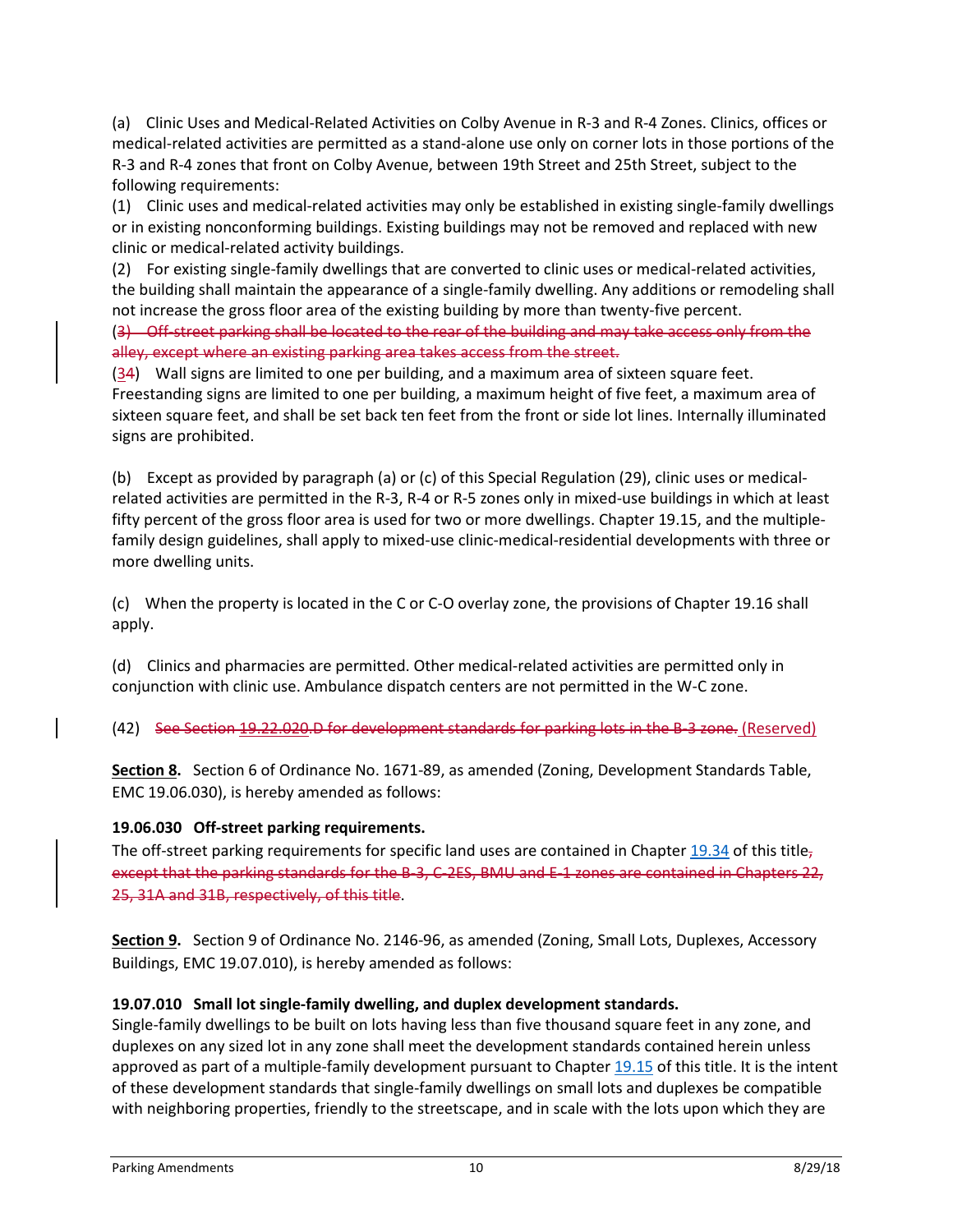to be constructed. The planning director is authorized to promulgate guidelines, graphic representations, and examples of housing designs and methods of construction that do or do not satisfy the intent of these standards.

A. The dwelling or duplex shall have:

1. Doors and windows which face the street; and

2. A distinct entry feature such as a porch or weather covered entry way with at least thirty-six square feet of weather cover, and a minimum dimension of four feet. Covered porches open on three sides may encroach six feet into a required front setback.

B. If the lot abuts an alley, the garage or off-street parking area shall take access from the alley, unless precluded by steep topography. No curb cuts shall be permitted unless access from the alley is precluded by steep topography.

BC. If there is no alley access, the front of the garage shall be set back five feet from the front of the dwelling, and the dwelling(s) shall have entry, window and/or roofline design treatment which emphasizes the house more than the garage. The director may approve an alternative to the five-foot setback for the garage consistent with guidelines promulgated by the director that provide for a prominent entrance to the dwelling as viewed from the street, and architectural elements that minimize the bulk of the garage and garage door(s) and emphasize the dwelling unit orientation to the street. The alternative must provide equivalent or superior architectural design than would be provided by meeting the standards of this section.

 $C$ D. For lots less than five thousand square feet, lot coverage by buildings shall not exceed fifty percent. Gross floor area of the dwelling, excluding the garage, shall not exceed fifty percent of the lot area. For dwellings with a basement that is more than seventy-five percent below grade, the square footage of the basement shall not be included in the calculation of the gross floor area of the building.

DE. On lots located north of 41st Street, a minimum roof pitch of 6:12 is required.

 $E$ F. On lots located north of 41st Street, windows facing the street shall be vertically proportioned (taller than they are wide).

FG. When the individual dwelling units in a duplex are attached by a nonresidential portion of the structure, such as a garage or storage building, the attachment between dwellings shall measure at least fifty percent of the length of each wall to which it attaches and be a minimum of one story in height.

**Section 10.** Section 7 of Ordinance No. 3534-17, as amended (Zoning, Small Lots, Duplexes, Accessory Buildings, EMC 19.07.030), is hereby amended as follows:

# **19.07.030 Accessory dwelling units.**

The regulations in this section shall apply to accessory dwelling units (ADUs), whether attached or detached. The term "ADU" as used in this section shall apply to either attached or detached accessory dwelling units. The term "DADU" as used in this section shall apply only to detached accessory dwelling units. In the event there is a conflict between the provisions of this section or any other provision of the EMC, the provisions of this section shall control.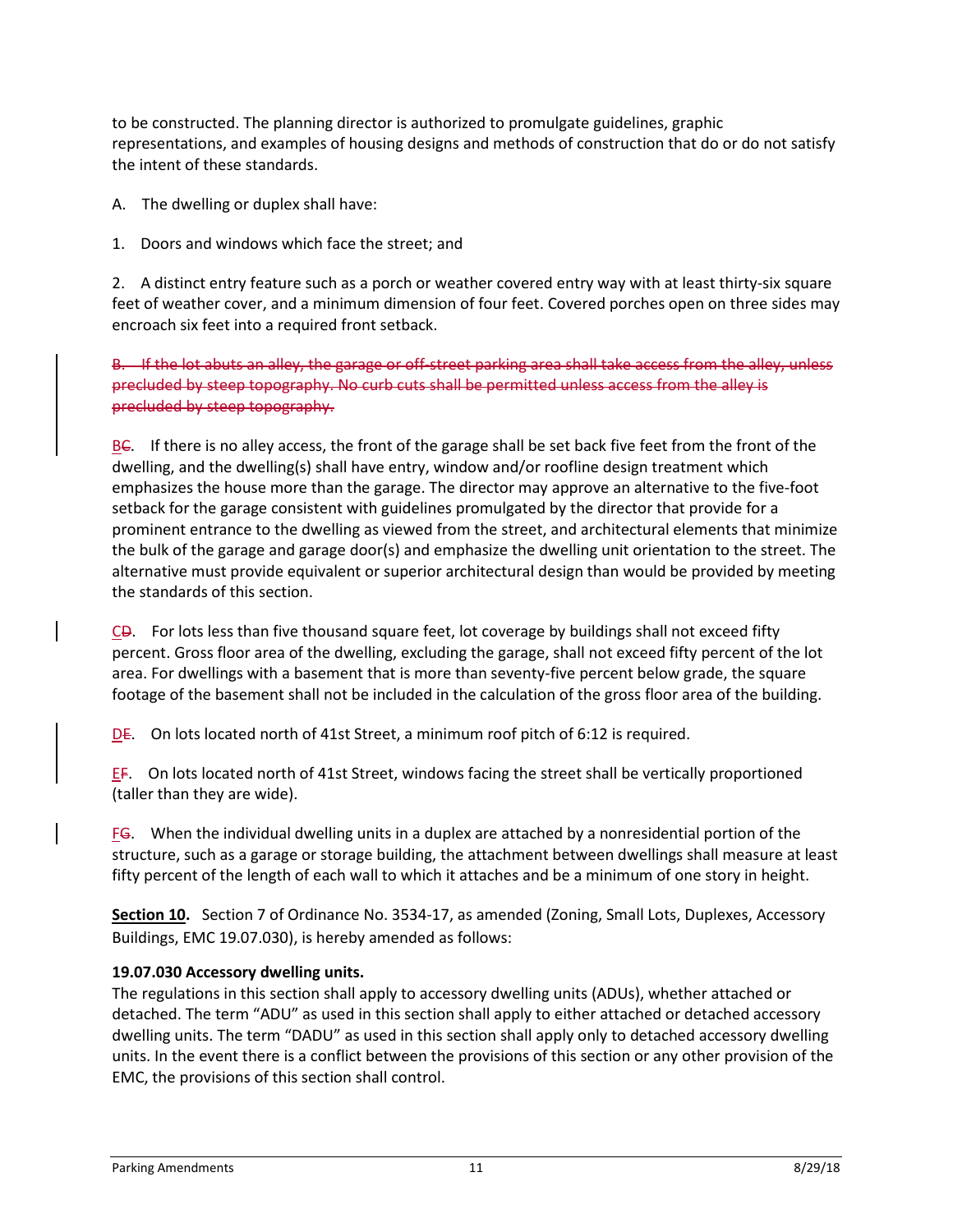A. Accessory Dwelling Units (ADUs), Where Permitted. An ADU shall be permitted as an accessory use to the principal dwelling unit in the zones indicated in Use Table No. 5.1 on any legally established lot, provided it complies with the provisions of this section. In the core residential area and other zones that allow single-family attached or multiple-family dwellings, the development standards applicable to those zones shall apply to development of more than one dwelling on a lot rather than this section.

B. Review Process. ADUs shall be permitted subject to Review Process I as defined in EMC Title 15.

C. Owner Occupancy Required. Either the principal dwelling unit or the ADU shall be occupied by the owner of the property as his or her principal residence. Prior to issuance of a permit for an accessory dwelling unit, the property owner shall submit to the city a signed affidavit affirming that the owner occupies the principal dwelling as his or her principal residence, and will occupy either the principal dwelling or accessory dwelling after completion of the accessory dwelling unit. The owner shall record a covenant with the Snohomish County auditor, approved by the director, that shall run with the land as long as the ADU is maintained on the property. The property owner shall submit proof that the covenant has been recorded with the Snohomish County auditor's office prior to issuance of the building permit. D. An ADU shall not be segregated from the ownership of the principal dwelling through a subdivision,

condominium, or any other process.

E. Only one ADU is permitted on a lot.

F. An ADU shall not be permitted on a lot with more than one dwelling unit.

G. Off-Street Parking.

1. A minimum of one off-street parking space above what is required for the principal dwelling shall be provided for the ADU.

2. When abutting an alley, the required parking for the principal and accessory dwelling units shall be accessed from the alley, unless there is an existing legally established driveway connecting to a public street.

3. The requirement for one off-street parking space for the ADU may be waived by the planning director, using Review Process II as defined in EMC Title 15, when all of the following circumstances apply:

a. The property is not located in a residential parking permit zone (Chapter 46.30); and

b. The property has frontage on a public street; and

c. There are at least two on-street parking spaces in front of the subject property; and

d. There is a public transit stop located within one-quarter mile walking distance of the property with a safe walking path to the transit stop.

GH. The property owner shall certify to the city no later than April 1st of each year that the owner occupies one of the dwellings as his or her principal residence. Any person who fails to report or falsely certifies that he or she resides in a dwelling unit at the stated address shall be subject to the enforcement and penalty provisions of Chapter 1.20.

H<sub>1</sub>. A permit for an ADU shall automatically expire, and the building shall be brought into conformance with the zoning code, whenever:

1. The ADU is substantially altered and is no longer in conformance with the standards of this section;

2. The owner ceases to reside in either the principal or the accessory dwelling unit.

IJ. An ADU shall not exceed seventy-five percent of the gross floor area of the principal dwelling, or eight hundred square feet, whichever is less; provided, that the city may allow increased size if the ADU is located completely on a single floor in order to efficiently use all floor area. This process is available only for buildings existing:

1. On the effective date of Ordinance No. 3534-17 (March 8, 2017); or

2. At least three years prior to the date of application for conversion to an accessory dwelling unit.

JK. Minimum Rear Setback.

1. Alley Lots. An ADU shall have no minimum rear setback.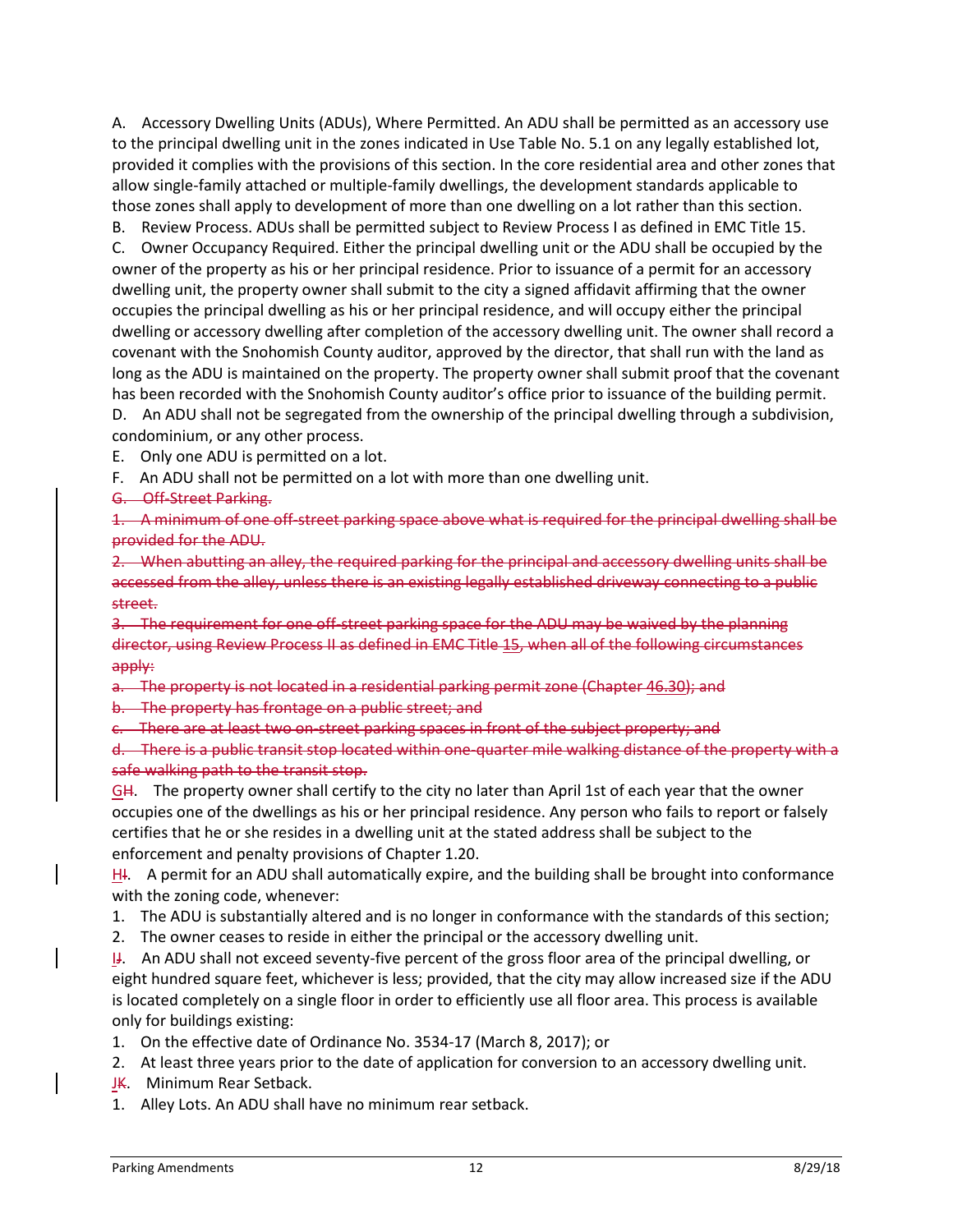2. Non-Alley Lots. Twenty feet; provided, that the city, using Review Process II as defined in EMC Title 15, may allow a DADU to have a minimum rear setback of five feet if the building does not exceed eighteen feet in height within the rear twenty feet of the lot.

 $K$ L. Building Height. The maximum permitted building height for a detached ADU shall be:

1. Alley lots: twenty-four feet.

2. Non-alley lots: twenty-four feet; provided, however, that the maximum height shall not exceed eighteen feet in height when located within the rear twenty feet of the lot.

3. The planning director may authorize a greater height limit to match existing roof pitch of the principal dwelling using Review Process II as defined in EMC Title 15, up to a maximum height of twentyeight feet.

LM. Lot Coverage. The maximum lot coverage standard for the underlying zone shall apply to all buildings on the lot; provided, that it may be increased, using Review Process II as defined in EMC Title 15, by an additional five percent of the lot area if necessary to allow a DADU on an existing developed lot that meets all other requirements of this section.

MN. Design Standards. An ADU shall meet the design standards in this section. A property owner may request that the planning director modify the design standards, using Review Process II as defined in EMC Title 15. The planning director shall consider the impact that the requested modification will have on abutting properties in terms of aesthetics, privacy, view impacts, and compatibility with the character of other dwellings.

1. Attached ADUs. The single-family appearance and character of the dwelling shall be maintained when viewed from the surrounding neighborhood. Only one entrance to the residential structure may be located on any street side of the structure; provided, however, that this limitation shall not affect the eligibility of a residential structure which has more than one entrance on the front or street side on the effective date of the ordinance codified in this section.

2. Historic Overlay Zones. On lots located in the historic overlay zone, an attached ADU shall comply with the standards of subsection N.1 of this section. A DADU shall comply with the development and design standards of the H overlay zone for infill dwelling units.

3. Detached ADUs. The planning director shall promulgate a design manual of examples and best practices for the design of DADUs and compatibility with the surrounding neighborhood. The city shall have the authority to require changes to the design of a DADU that is not consistent with best practices identified in the design manual. In addition:

a. The DADU shall be designed to give the appearance that it is secondary to the principal dwelling. b. Siding, roofing, windows and building trim materials shall visually match those used on the principal

dwelling.

c. The roof pitch shall be similar to the predominant roof pitch on the principal dwelling.

NO. Legalization of Illegal ADUs.

1. An illegal ADU is an ADU which does not fully comply with the provisions of this section and all other applicable codes. An illegal ADU, whether attached or detached, may be legalized provided it can be made to fully comply with the provisions of this section and all other applicable codes.

2. If the property owner takes all actions necessary to legalize the ADU within two years of the effective date of this section, the additional fees required by Section 16.72.070 shall be waived.

**Section 11.** Section 15 of Ordinance No. 1671-89, as amended (Zoning, Multiple-Family Development Standards, EMC 19.15.010.D), is hereby amended as follows:

**19.15.010 Purpose—Applicability—Multiple-family design guidelines, modification of development standards and design guidelines.**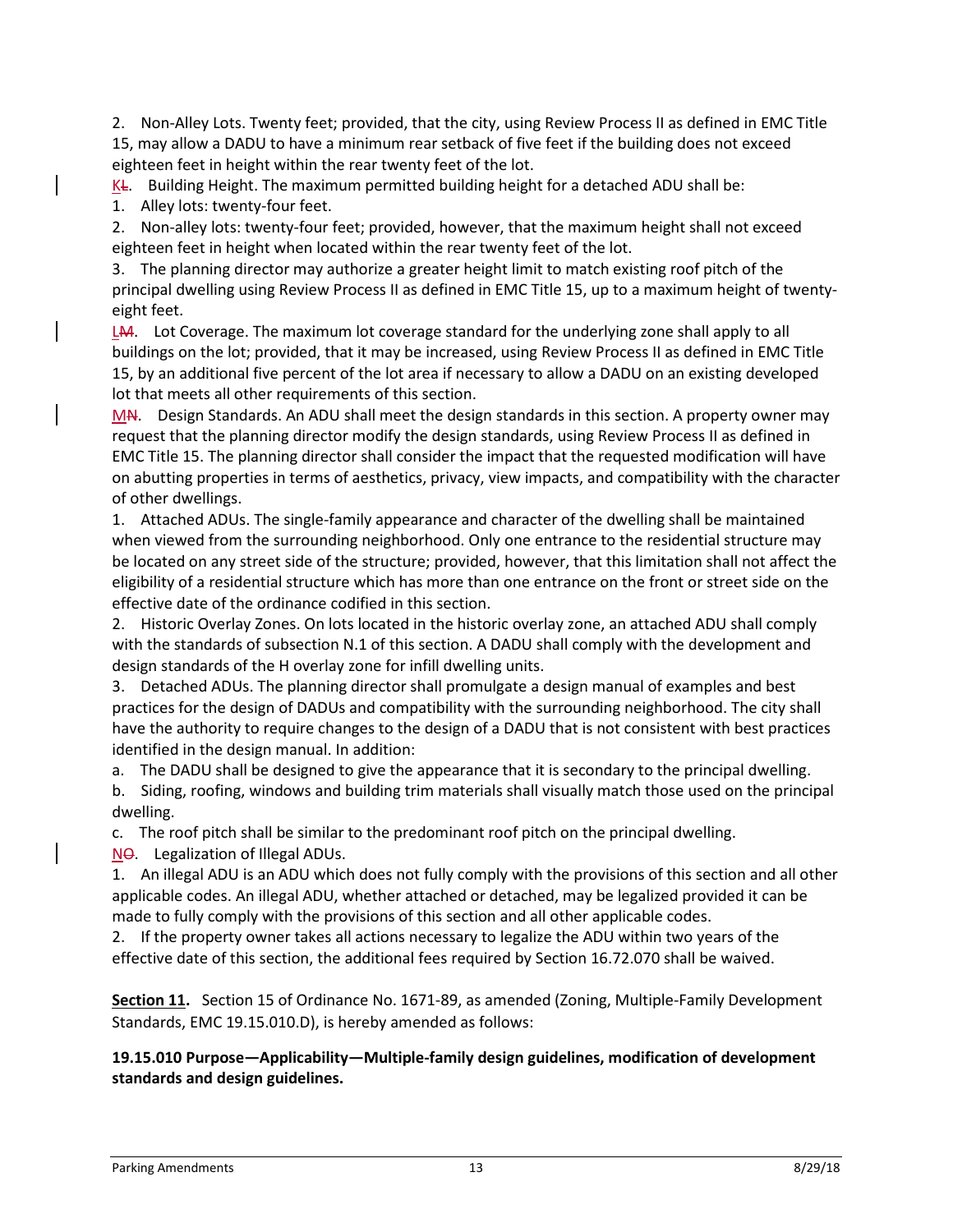D. Modification of Development Standards and Design Guidelines. An applicant may propose and the planning director, using the review process described in Title 15, Local Project Review Procedures, may allow an applicant to deviate from certain development standards of this chapter, as provided herein, and from the multiple-family design guidelines, provided the proposal satisfies the evaluation criteria of this subsection. This process differs from the variance procedure in that rather than approval being based upon unusual circumstances or a physical hardship such as steep slopes, it is based upon the quality of the proposed design. This alternative process is intended to promote well-designed housing which does not strictly comply with the development standards of this chapter and/or the multiplefamily design guidelines, but which meets the criteria contained herein. In evaluating such a proposal, the planning director, using the criteria in subsection D.3 of this section, shall determine if the alternative design provides equivalent or superior results to that which would be required by compliance with the development standards of this chapter and the design guidelines.

1. What Can Be Modified. The following standards can be modified using this process:

- a. Multiple-family design guidelines;
- b. Permitted number of dwelling units may be increased by not more than ten percent;
- c. Building setbacks and separation between buildings;
- d. Building height;
- e. Open space and on-site recreation standards of this chapter;
- f. Landscaping requirements;
- g. Parking location;
- gh. Pedestrian access requirements as provided by Section 15.080.C.

2. What Cannot Be Modified. Except for the standards identified in subsection D.1 of this section, no other standards, including the following, can be modified using this process:

- a. Number of off-street parking spaces;
- b. Uses permitted by the zone in which the property is located;
- c. Regulations for nonconforming uses;

d. Standards of Sections 19.33D.360 through 19.33D.590 of the zoning code (Environmentally Sensitive Areas) and Chapter 19.37 of the zoning code (Critical Areas);

- e. Shoreline regulations, where applicable;
- f. Standards adopted as part of "H" historic or "D" design overlay zones.

3. Evaluation Criteria for Modification. Any proposal to modify development standards or design guidelines shall not undermine the intent of the standards of this chapter or the intent of the multiplefamily design guidelines. The planning director shall not approve a request for modification unless the proposal provides architectural and urban design elements equivalent or superior to what would likely result from compliance with the multiple-family design guidelines and the development standards of the zoning code which are proposed to be modified. The planning director shall consider the following criteria in evaluating proposals using this process:

a. The unique characteristics of the subject property and/or its surroundings and how they will be protected or enhanced by modifying the development standards or design guidelines.

b. The positive characteristics of the proposed development and whether such characteristics could be provided by compliance with the development standards and/or design guidelines proposed to be modified.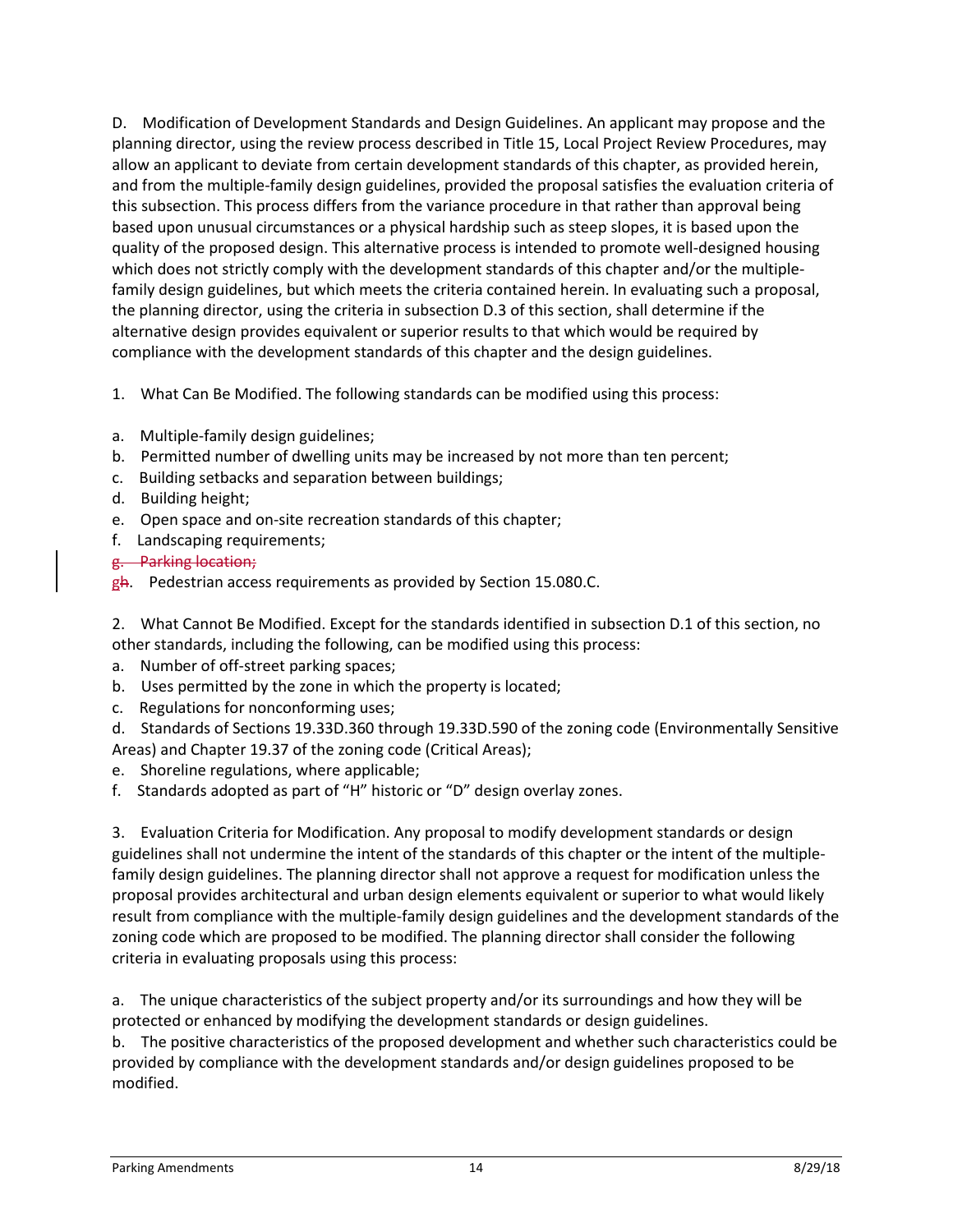c. The arrangement of buildings and open spaces as they relate to other buildings and/or uses on the subject property and on surrounding properties.

d. Visual impact to surrounding properties caused by parking facilities in the proposed development and whether such impacts are less than would result from compliance with the development standards and/or design guidelines proposed to be modified.

e. If the development proposes greater building height than permitted by the zone in which the property is located, does the increase in building height result in an increase in the usable open space on the property over what would be provided by meeting the development standards and design guidelines proposed to be modified?

f. If the development proposes greater building height than permitted by the zone in which the property is located, does the increase in building height impact the views or privacy of abutting residentially zoned properties?

g. Does the proposed development result in a mix of permitted residential and commercial uses allowed by the zoning in which the property is located which would not result from compliance with the development standards and/or design guidelines proposed to be modified?

h. Does the proposed design mitigate the impacts that could be caused by relaxation of the standards which are proposed to be modified?

4. Appeal of Planning Director's Decision. An appeal of the planning director's decision using this process shall be reviewed by the hearing examiner in accordance with Title 15, Local Project Review Procedures. Substantial weight shall be given to the decision of the planning director in considering any appeal.

**Section 12.** Section 13 of Ordinance No. 2307-98, as amended (Zoning, Multiple-Family Development Standards, Parking Location, EMC 19.15.070), is hereby repealed.

**Section 13.** Section 9 of Ordinance No. 2307-98, as amended (Zoning, Multiple-Family Development Standards, EMC 19.15.080), is hereby amended as follows:

#### **19.15.080 Pedestrian access—Vehicular access.**

The intent of this section is to provide standards which place an emphasis on safe streets and sidewalks $<sub>7</sub>$ </sub> and enhance the streetscape in the neighborhood, and provide for on-street parking by limiting curb cuts on the street. Compliance with the multiple-family design guidelines is required for meeting the requirements of this section.

A. Pedestrian Access. On-site pedestrian access shall be provided as follows:

1. The primary entrance to a building which faces the street, or for dwelling units located on the ground floor which face the street, shall be located on the facade facing the street. Such entrances shall be prominent, visible from the street, and connected by a walkway to the public sidewalk. Modifications to this requirement may be made:

a. When the building is oriented to an interior courtyard, and the courtyard has a prominent walkway connecting directly to the public sidewalk; or

b. When topography is too steep to allow for a direct pedestrian connection to the public sidewalk.

c. In complexes with several buildings, when the building is oriented to an internal pedestrian and open space system and the pedestrian walkways have prominent connections to the public sidewalk(s).

2. Where pedestrian walkways which provide the only access to a dwelling unit are located in a required interior side setback area, the minimum building setback shall be ten feet.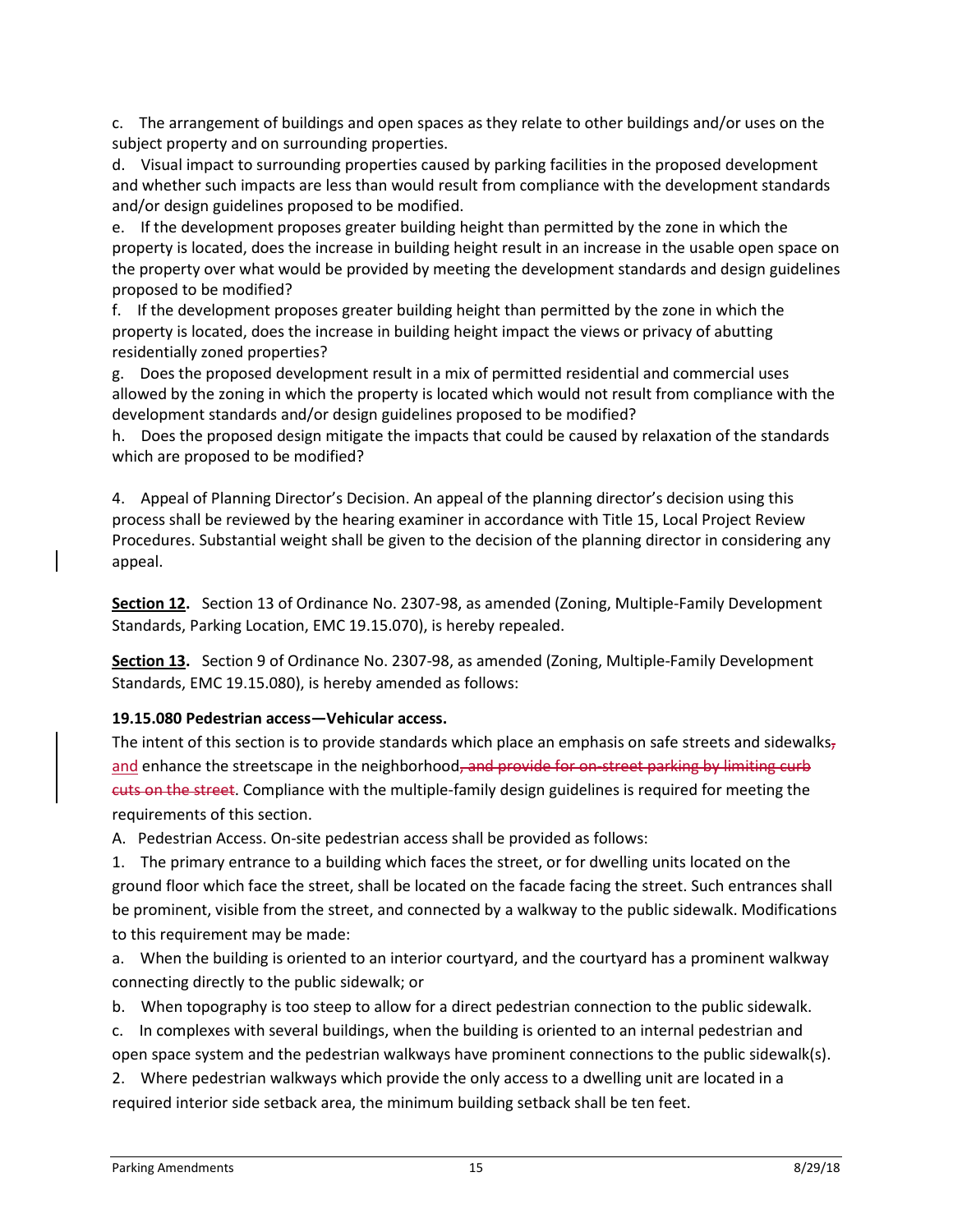3. Pedestrian entrances from the street shall be clearly defined and designed so as to be separated from and more prominent than driveways and entrances to parking garages.

4. External stairways which provide pedestrian access to dwelling units located above the ground floor shall not be placed between the building facade and any abutting street, or encroach into required setback areas.

5. On-site pedestrian walkways shall be connected to public sidewalks and provide for resident safety, convenience, and access to sidewalks, other buildings, and off-street parking areas.

6. The location and design of pedestrian access from the sidewalk shall be emphasized so as to be more prominent than the vehicular access.

B. Vehicular Access. On corner lots, the driveway(s) shall be located away from the street intersection. Sites abutting an alley shall be required to gain vehicular access from the alley. No driveway access from the public street shall be allowed unless specifically authorized by the planning director, based upon a recommendation from the city engineer, using the review process described in Title 15, Local Project Review Procedures, when necessary to provide access to off-street parking under the structure which is not otherwise possible due to severe limitations caused by the slope of the property. Approval shall be subject to the following requirements:

1. The width of the driveway shall not exceed twenty-five percent of the width of the lot or twenty feet, whichever is less.

2. Additional yard area equal to the area covered by the portion of the driveway within the setback area shall be provided by an increase in the setback of the building or portion of the building.

3. The driveway shall be located to one side of the lot and away from the center of the site to the maximum extent feasible.

4. On a corner lot access shall be from the side street unless the side street is an arterial street.

5. The location and design of pedestrian access from the sidewalk shall be emphasized so as to be more prominent than the vehicular access.

**Section 14.** Section 27 of Ordinance No. 1671-89, as amended (Zoning, Zone M-1 Regulations, EMC 19.27.020.B-C), is hereby amended as follows:

#### **19.27.020 Additional development standards in the M-1 zone.**

B. Landscaping. In addition to the perimeter landscaping required by Chapter [19.35](http://www.codepublishing.com/WA/Everett/#!/Everett19/Everett1935.html#19.35) of this title, site landscaping shall be provided in accordance with the standards of this section. Where this section specifies a requirement which is different from the standards of Chapte[r 19.35,](http://www.codepublishing.com/WA/Everett/#!/Everett19/Everett1935.html#19.35) the more substantial requirements shall apply.

1. Each building shall be surrounded by fifteen feet of landscaping, except for loading areas, access to buildings and pedestrian walkways up to five feet in width. Landscaping within this area shall consist of:

a. A mix of evergreen and deciduous trees and shrubs, with lawn or hardy ground cover which will cover seventy-five percent of the landscape area within two years of planting.

b. Trees shall be planted at a density of three per one thousand square feet of landscape area. Evergreen trees shall be minimum of six feet tall at the time of planting and deciduous trees a minimum diameter of one and one-half inches, measured at six inches above the ground.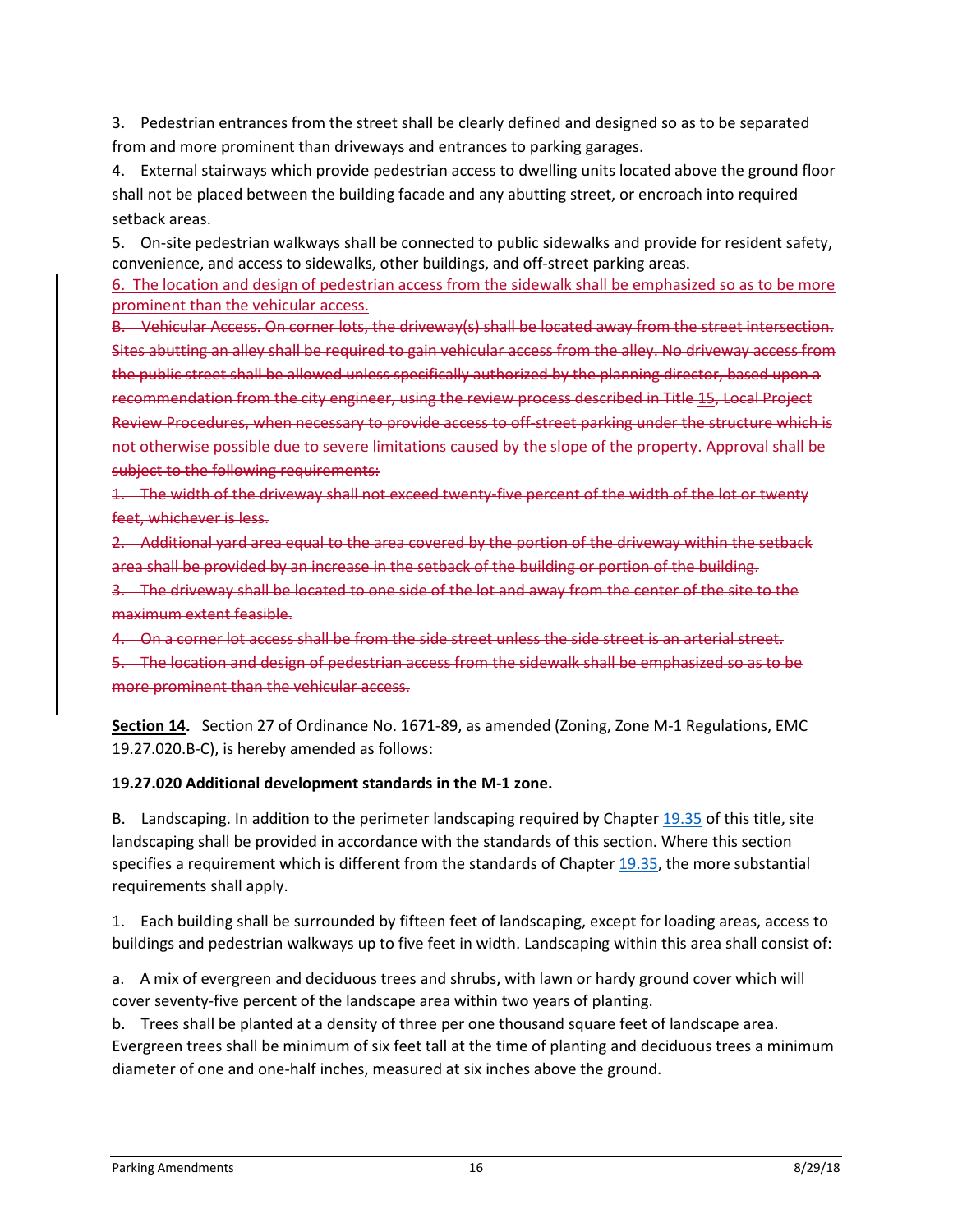2. Outdoor parking areas shall be separated from streets and abutting properties in accordance with the setback standards contained in the use-standards table and shall be landscaped in accordance with the standards of Section Chapters 34 and 3519.35.080.

C. Loading. Truck loading operations and maneuvering areas shall not be located within required building setback areas or within one hundred thirty feet of areas zoned for residential use. Truck loading/unloading shall not be permitted on streets. Truck loading, parking and maneuvering areas shall be screened from abutting properties and streets by a sight-obscuring fence eight feet in height, enclosed within a ten-foot-wide landscaped area planted to Type II standards. Truck loading operations and maneuvering areas shall not be permitted to occupy an area exceeding fifty percent of the total linear dimensions of the building perimeter.

**Section 15.** Section 28 of Ordinance No. 1671-89, as amended (Zoning, Zone M-M Regulations, EMC 19.28.020.B), is hereby amended as follows:

#### **19.28.020 Additional standards for uses in the M-M zone.**

B. Loading. Truck loading operations and maneuvering areas shall not be located within required building setback areas or within one hundred thirty feet of areas zoned for residential use. Truck loading/unloading shall not be permitted on streets. Truck loading, parking and maneuvering areas shall be screened from abutting properties and streets by a sight-obscuring fence eight feet in height or enclosed within a ten-foot wide landscaped area planted to Type II standards.

**Section 16.** Section 12 of Ordinance No. 3099-08, as amended (Zoning, Broadway Mixed-Use Zone, EMC 19.31A.030), is hereby amended as follows:

#### **19.31A.030 Other development standards.**

A. Maximum Building Height.

1. Mixed-Use and Residential Uses. The maximum permitted building height for mixed-use and residential structures shall be as provided by Map No. 31A-1, measured as height above base elevation as defined by Chapter [19.04,](http://www.codepublishing.com/WA/Everett/#!/Everett19/Everett1904.html#19.04) provided:

a. No portion of a structure within fifty feet of any lot within a zoning district having a lower height limit shall exceed the height limit for the adjacent district.

b. Roof forms, including pitched and curved shapes, that do not contain habitable space may exceed the height limit, but by no more than ten feet. All mechanical equipment on the roof shall be contained within a roof form and not exposed to view from either the street or adjacent residential areas.

2. Nonresidential Uses. The maximum permitted building height for nonresidential structures shall be thirty-five feet, except as provided in subsections A.2.c, Height Bonuses, and A.2.d, Gateway Segment, South of 38th Street, of this section, measured as height above base elevation, as defined by Chapter [19.04,](http://www.codepublishing.com/WA/Everett/#!/Everett19/Everett1904.html#19.04) provided:

a. No portion of a structure within fifty feet of any lot within a zoning district having a lower height limit shall exceed the height limit for the adjacent district.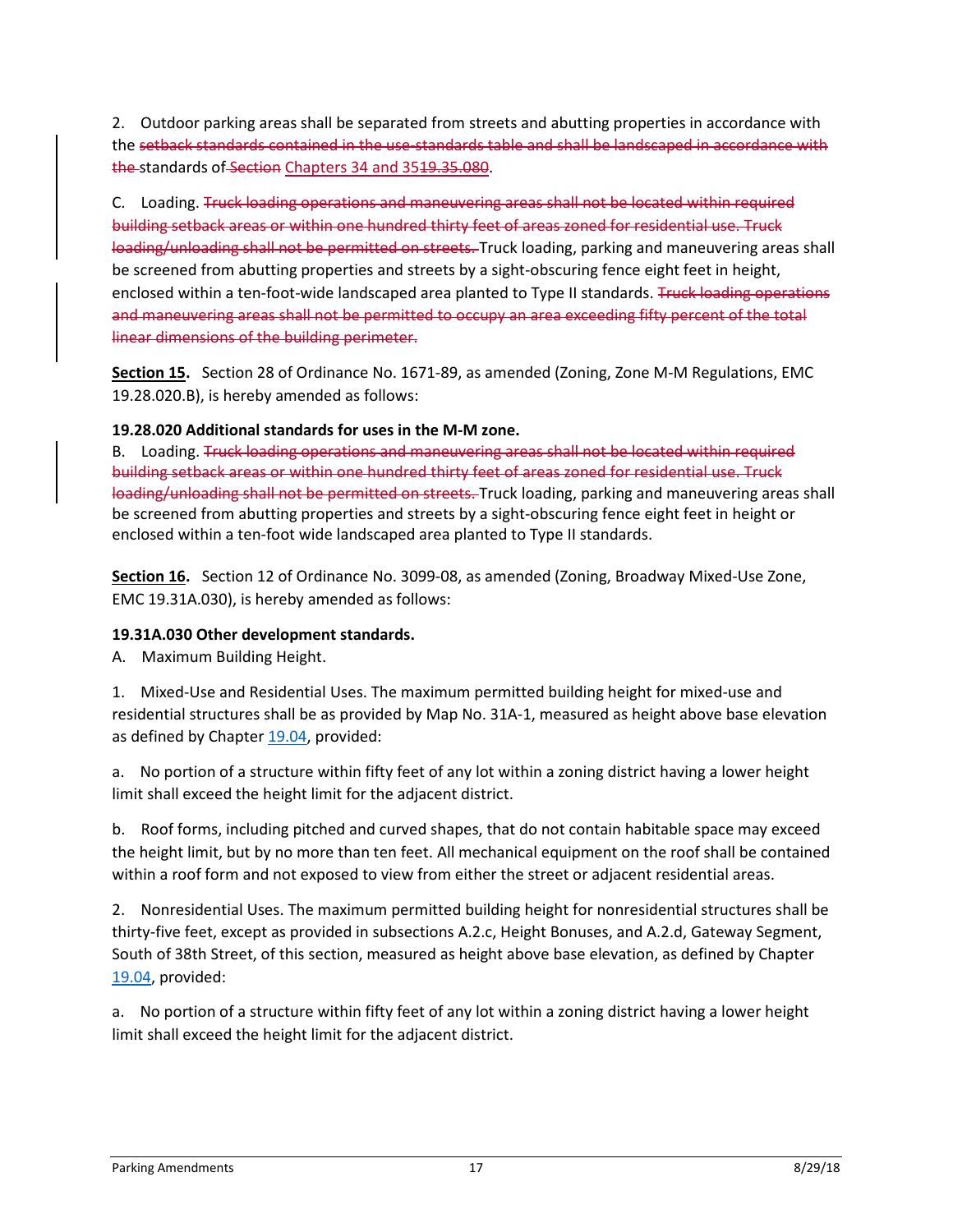b. Roof forms, including pitched and curved shapes, that do not contain habitable space may exceed the height limit, but by no more than ten feet. All mechanical equipment on the roof shall be contained within a roof form and not exposed to view from either the street or adjacent residential areas.

c. Height Bonuses. Building heights for nonresidential structures may be increased to the maximum height permitted for mixed-use and residential structures through a discretionary review process if the development incorporates amenities or TDR credits from the list below. Each bonus amenity shall permit an increase in height of ten feet, not to exceed the maximum height for mixed-use or residential structures as indicated on Map No. 31A-1. The planning director shall have the authority to determine whether the proposed amenities are of sufficient quality to qualify for the height bonus. TDR credits shall permit height bonuses as provided by subsection A.2.c.(6) of this section.

(1) Exterior Public Space. This space shall be available to the public at least for the period between seven a.m. and dusk. It shall be an area equal to at least two percent of the total interior floor space of the development, or eighty square feet, whichever is greater. No dimension shall be less than eight feet. Landscaping, textured paving, pedestrian-scaled lighting, and seating shall be included.

(2) Art or Water Feature in a Publicly Accessible Space. Each feature must be appraised at a value that is at least one percent of the value of building construction. Documentation of building costs and appraised value of the art or water feature shall be provided.

(3) Through-Block Pedestrian Connection. A walkway at least eight feet wide allowing the public to walk between a street and an alley or another street. The walkway shall be constructed with cement or masonry pavers, flanked with planting and pedestrian-scaled lighting.

(4) Below-Ground Structured Parking. Fifty percent of all required parking shall be contained within a structure that is below grade.

(5) Common Courtyard or Green. This space shall be available to tenants of the development. It shall be an area equal to at least four percent of the gross floor area of the building. There should be both paved areas and landscaping, with planting comprising at least thirty percent of the area. Seating and pedestrian-scaled lighting shall be provided. This feature is in addition to any other open space or common areas required in this chapter.

(6) Transfer of Development Rights. Additional height can be earned through a transfer of development rights (TDR) from sending sites in the city that are impacted by critical areas or from sending sites containing a historic building listed on the national, state or Everett register when such a building is rehabilitated to the Secretary of the Interior's Standards for Rehabilitation, to receiving sites within the BMU zone. The development rights transferred from the sending site shall be recorded as a restriction on the title of the sending site. Credits toward additional height shall be provided as follows:

(A) Residential TDR Credit. An additional ten feet in height shall be permitted as follows: one residential dwelling unit TDR credit shall be required for each five thousand square feet of lot area; provided, that where this computation results in a fraction greater than one-half, one additional dwelling unit TDR credit shall be required.

(B) Nonresidential TDR Credit. An additional ten feet in building height shall be permitted for each ten thousand square feet of nonresidential building space transferred from a sending site.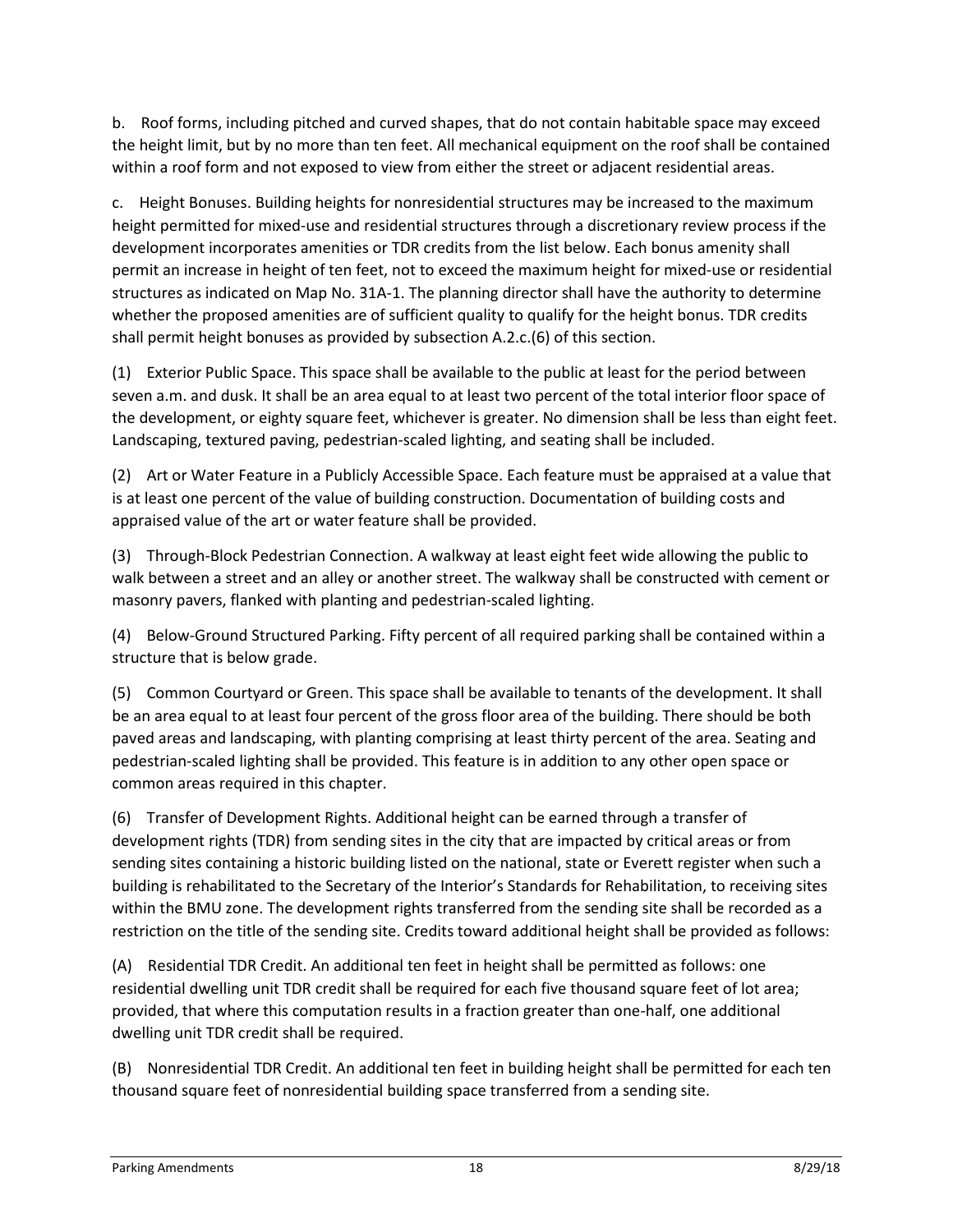(7) Sustainable Building Practices. Additional height can be earned through the incorporation of sustainable building and low impact development practices in project design and development. These practices may include:

- (A) Use of sustainable building materials.
- (B) Use of permeable paving materials.
- (C) Green (vegetated) roofs.
- (D) Rain gardens/native vegetation drainage system.
- (E) Alternative energy systems (wind, solar, geothermal).
- (F) Pursuit of LEED certification.

d. Gateway Segment, South of 38th Street. The maximum building height for all structures in the Gateway Segment south of 38th Street shall be sixty-five feet.

Map 31A-1

BMU Zone—Maximum Building Heights

#### B. Off-Street Parking Standards.

1. Nonresidential Uses. Off-street parking shall be provided as required by Table 34-1 in Chapter 19.34 of the zoning code.

2. Residential Uses. Multifamily residential developments shall provide off-street parking as provided for on Map Number 34-1 (Chapter 19.34). For properties located in that part of the BMU zone not encompassed by either Area A or Area B on Map 1, the area north of 25th Street, multiple-family residential developments shall provide one off-street parking space per unit for one or fewer bedroom units, and one and one-half parking spaces per unit for two or more bedroom units. For purposes of this section, any room other than a kitchen, bathroom, living room or dining room, such as a den, study, office or other similar room, shall be considered a bedroom.

BC. Multiple-Family Development Standards. The following development standards shall apply to residential uses within the BMU zone.

1. Open Space. All multifamily residential development must provide at least fifty square feet of onsite open space per dwelling unit. The design standards below shall supersede the requirements of Chapter [19.15.](http://www.codepublishing.com/WA/Everett/#!/Everett19/Everett1915.html#19.15) Acceptable types of open space include:

a. Common Open Space. Where accessible to all residents, open space shall count for up to one hundred percent of the required open space. This includes landscaped courtyards or decks, entrance plazas, gardens with pathways, children's play areas, or other multipurpose recreational and/or green spaces. Special requirements for common open spaces include the following:

(1) Required setback areas shall not count towards the open space requirement, unless it is part of the space that meets dimensional requirements.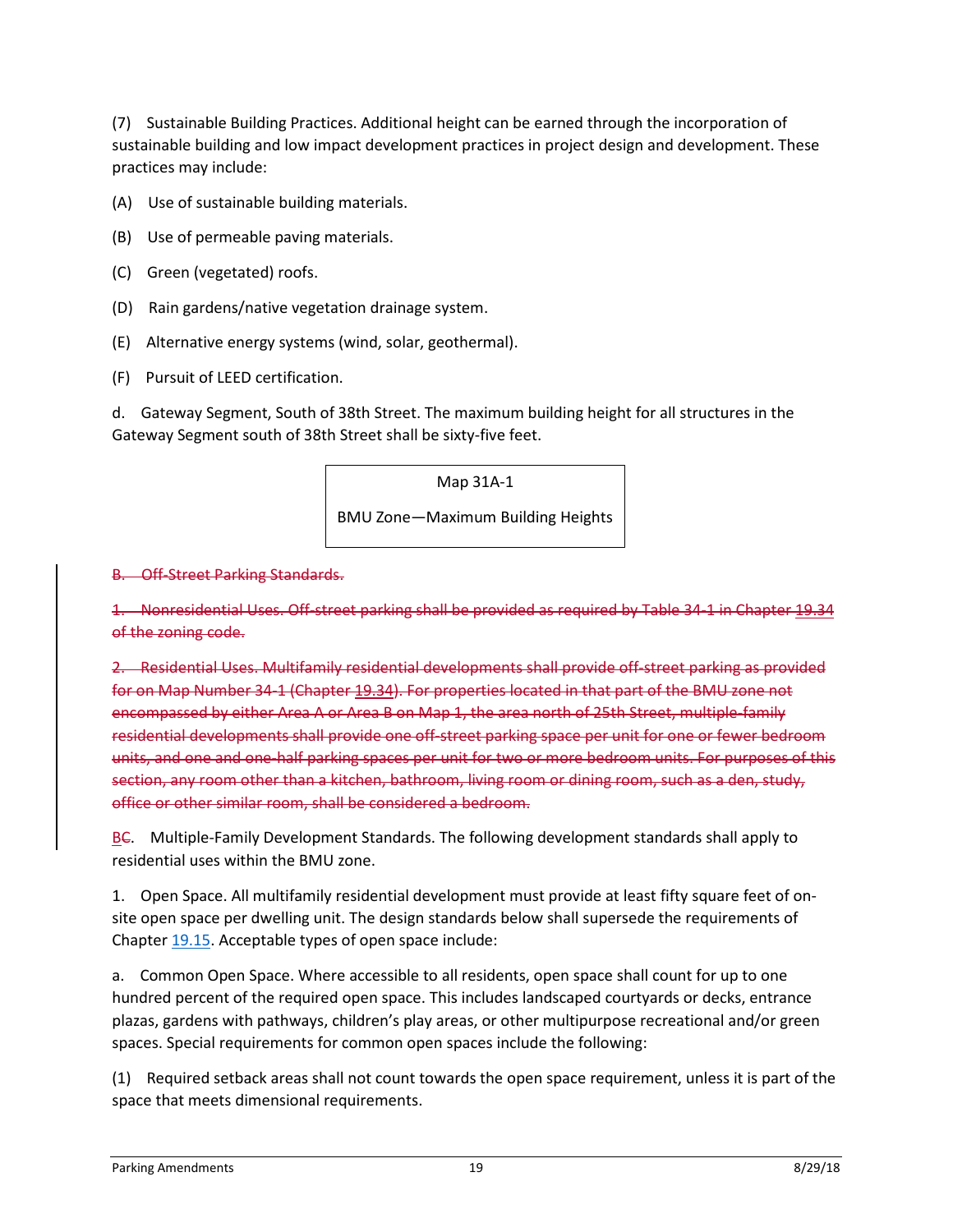(2) Space shall have a minimum dimension of fifteen feet to provide functional leisure or recreational activity.

(3) Space should feature paths, landscaping, seating, lighting and other pedestrian amenities to make the area more functional and enjoyable.

(4) Common space shall be separated from ground level windows, streets, service areas and parking lots with landscaping, low-level fencing, and/or other treatments as approved by the city that enhance safety and privacy for both the common open space and dwelling units.

(5) Space should be oriented to receive sunlight, face east, west or preferably south, when possible.

b. Balconies. Individual balconies or patios may be used for up to fifty percent of the required open space. To qualify as open space, balconies or patios shall be at least thirty-five square feet, with no dimension less than four feet.

c. Rooftop Decks and Terraces. May be used to meet up to fifty percent of the required open space, provided the following conditions are met.

(1) Space must be accessible (ADA) to all dwelling units.

(2) Space must provide amenities such as seating areas, landscaping, and/or other features that encourage use as determined by the city.

(3) Space must feature hard surfacing appropriate to encourage resident use.

(4) Space must incorporate features that provide for the safety of residents, such as enclosures and appropriate lighting levels.

d. On-site Recreation Areas (Outdoor or Indoor). May be used to meet up to fifty percent of the required open space, provided the following conditions are met.

(1) Space must be accessible (ADA) to all dwelling units.

(2) Subject to the criteria for on-site recreation areas as provided in Section 15.050.A.2.

2. Setbacks/Privacy. All ground floor residential units shall be set back at least ten feet from the rightof-way, or may be set back five feet if all living units with windows have a floor elevation at least three feet above the sidewalk grade to provide for increased privacy. The city may approve other design solutions that retain resident privacy while enhancing the pedestrian environment on the sidewalk.

**Section 17.** Section 12 of Ordinance No. 3099-08, as amended (Zoning, Broadway Mixed-Use Zone, EMC 19.31A.040.A & C), is hereby amended as follows:

#### **19.31A.040 Design standards.**

A. RESERVED Curb Cuts. The intent is to maintain a contiguous, uninterrupted sidewalk by minimizing and consolidating driveway access points on Broadway.

Required Standards.

- 1. Driveways on Broadway shall have a minimum separation of one hundred feet.
- 2. Curb cuts shall not exceed twenty-five feet in width.
- 3. The sidewalk pattern shall carry across the driveway.
- 4. Drive-through facilities shall not be located between the building and Broadway.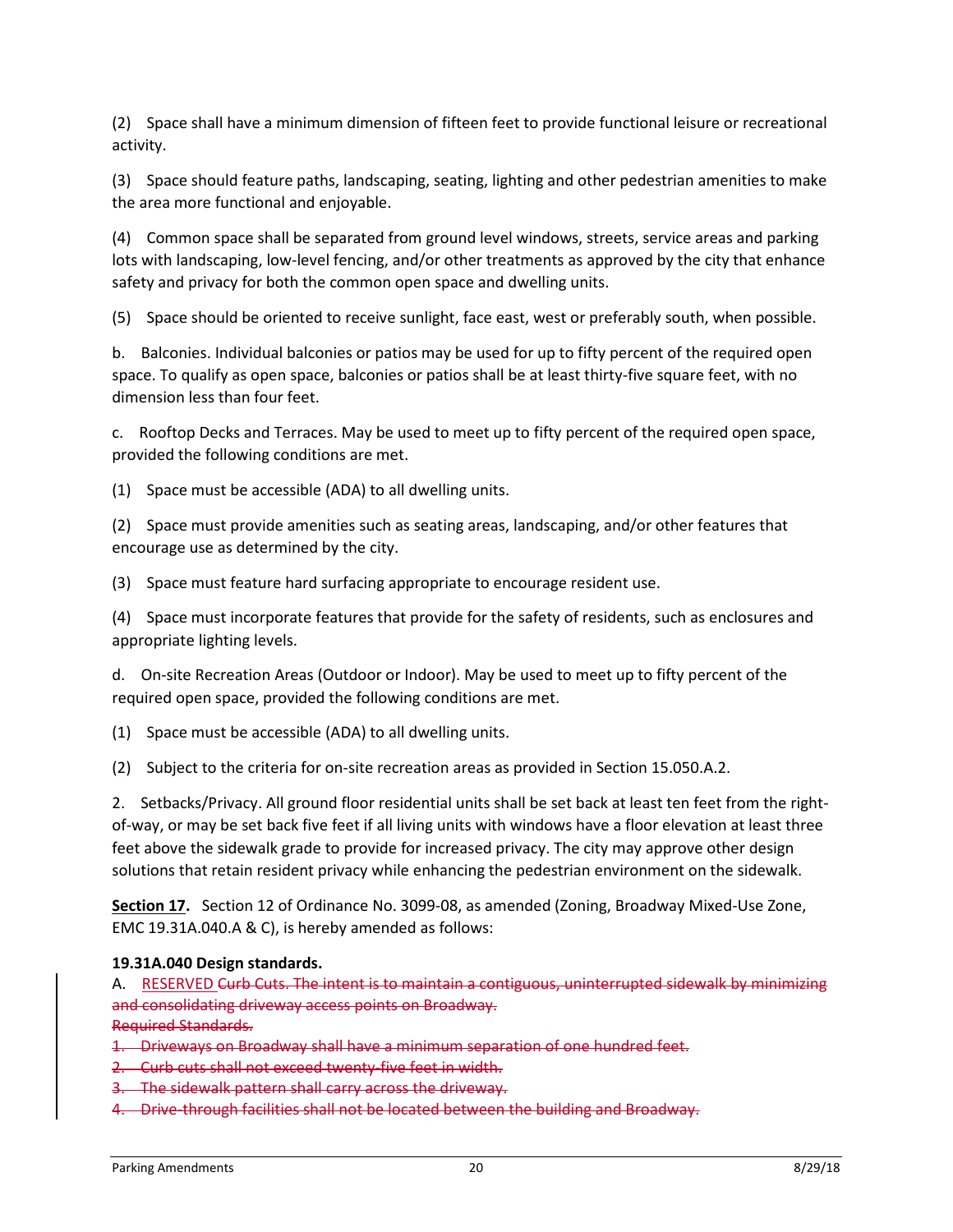5. Distances between driveways and curb cut widths may be modified subject to approval from the city's traffic engineer and the planning director.

Encouraged Standards.

6. Vehicular access to parking lots and driveways should be provided from the alley or side streets. 7. Adjacent developments should share driveways wherever feasible.

C. RESERVED Location of Parking. The intent is to maintain a contiguous, active pedestrian street frontage along Broadway by locating parking lots behind or beside buildings.





Parking Abutting Alley

Required Standards.

1. Parking lots shall not be permitted between the building and abutting streets. Parking lots shall be landscaped as required by Chapter 19.35.

2. In parking lots where spaces directly abut the alley, parking stall depths must be at least twenty-five feet and have a minimum width of nine feet.

D. Parking Lot Lighting. The intent is to provide pedestrian-scale lighting in parking lots. Required Standards.

1. Pedestrian-scale lighting, a maximum of eighteen feet tall, shall be used to define pedestrian walkways and connections within parking lots and between buildings.

2. All lighting shall be shielded from the sky and adjacent properties and structures, either with exterior shields or optics within the fixture.

Encouraged Standards.

3. Ornamental or decorative accent lighting fixtures should be used to highlight building and site entrances and special landscape features.

**Section 18.** Section 12 of Ordinance No. 3269-12, as amended (Zoning, E-1 (Evergreen Way) and MUO (Mixed-Use Overlay) Zones, EMC 19.31B.060), is hereby amended as follows:

#### **19.31B.060 Design standards—Parking area design.**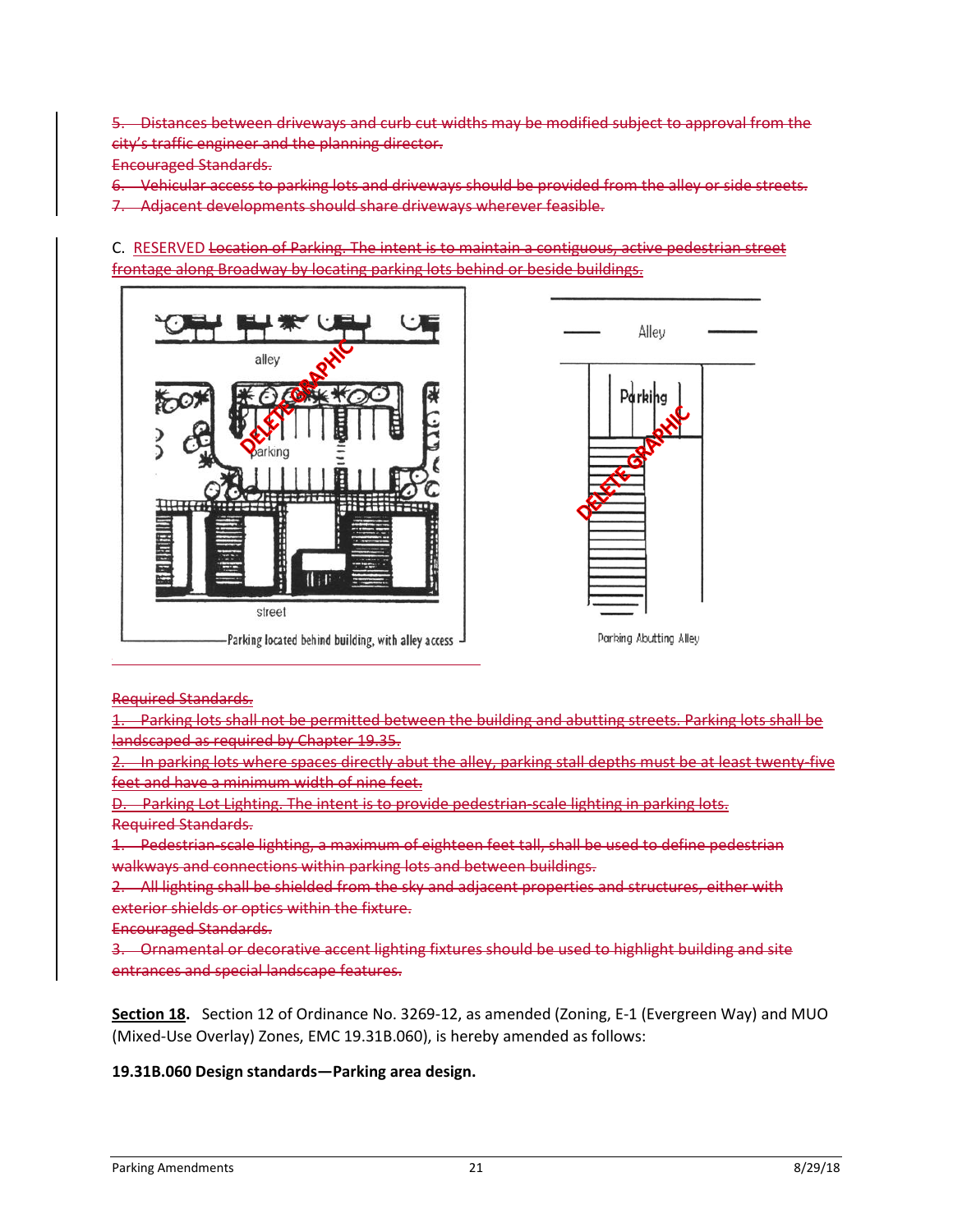A. Pathways Through Parking Areas. The intent of this provision is to provide safe and convenient pedestrian paths from the street sidewalk through parking areas to building entries in order to encourage pleasant walking experiences between businesses and to provide an inviting, pleasant pedestrian circulation system that integrates with parking and serves as access to nearby businesses.

1. Developments must provide specially marked or paved walkways through parking areas. Generally, walkways should be provided every four rows and a maximum distance of one hundred eighty feet shall be maintained between paths. Where possible, align the pathways to connect with major building entries or other sidewalks, pathways, and destinations.

**Figure 31B.060-1. Parking area pathway examples**







#### **Figure 31B.060-2. Parking area pathway configuration**

AB. Parking Area Landscaping. The intent of this provision is to reduce the visual presence of parking on the E-1 and MUO zone streetscapes and adjacent development, increase the visual quality of the E-1 and MUO zone, increase tree canopy cover for environmental and aesthetic benefits, and improve water quality and improve storm water management.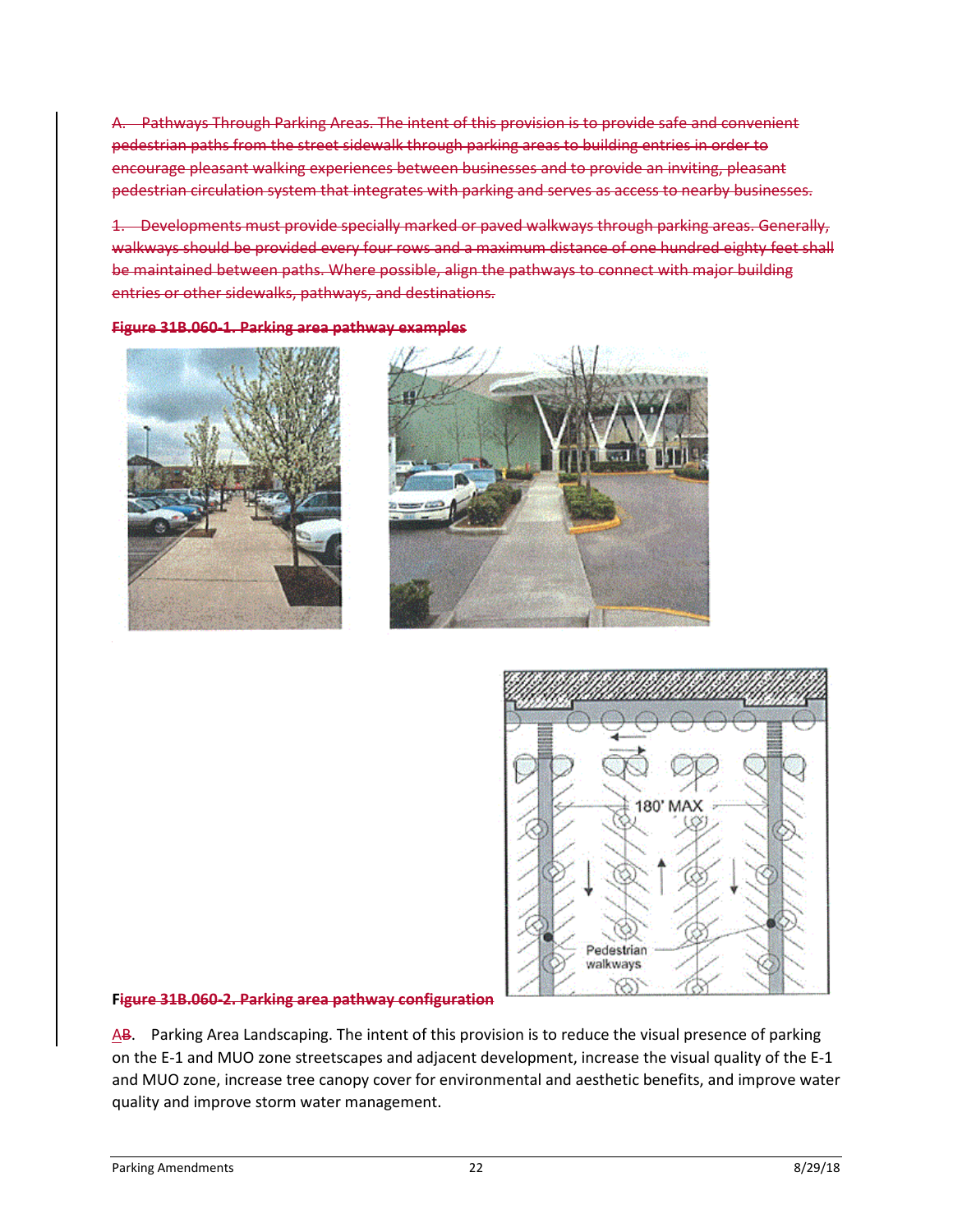1. Parking and Outdoor Storage/Sales Area Screening for Properties within the E-1 and Mixed-Use Overlay (MUO) Zones (see also street improvement requirements in Section [19.31B.050\)](http://www.codepublishing.com/WA/Everett/#!/Everett19/Everett1931B.html#19.31B.050). Parking area and permitted outdoor storage/sales area screening shall be provided between sidewalks and parking areas within the Evergreen Way zone and within the E-1 and MUO as follows:

a. One of the following options shall be used:

(1) Provide a five-foot-wide planting bed that incorporates a continuous low wall (two to three feet tall). The planting bed shall be on the street side of the wall and feature the following plantings:

(A) A mix of deciduous and evergreen trees generally interspersed throughout the landscape strip and spaced to create a continuous canopy.

(B) At least seventy percent deciduous trees.

(C) Trees provided at one per thirty linear feet.

(D) Shrubs provided at the rate of one per twenty square feet of landscape strip and spaced no more than eight feet apart on center.

(E) Perennials.

(F) Ground cover.

(G) No plants included in the Snohomish County noxious weed list.

(H) Maintain plantings to maintain eye level visibility between the street/sidewalk and parking area for safety. This means that shrubs and other low plantings should be maintained below three feet in height while trees (once they achieve taller heights) should generally be trimmed up to the eight-foot level. (See Figure 31B.060-13.)

The wall shall be constructed of brick, stone, decorative concrete or concrete block, or other permanent material that provides visual interest and helps to define the street edge as determined by the city. Pedestrian openings in the wall are encouraged where they would form a logical pedestrian connection between the public sidewalk and on-site walkways.

#### Figure 31B.060-13. Five-foot-wide planting bed with low wall

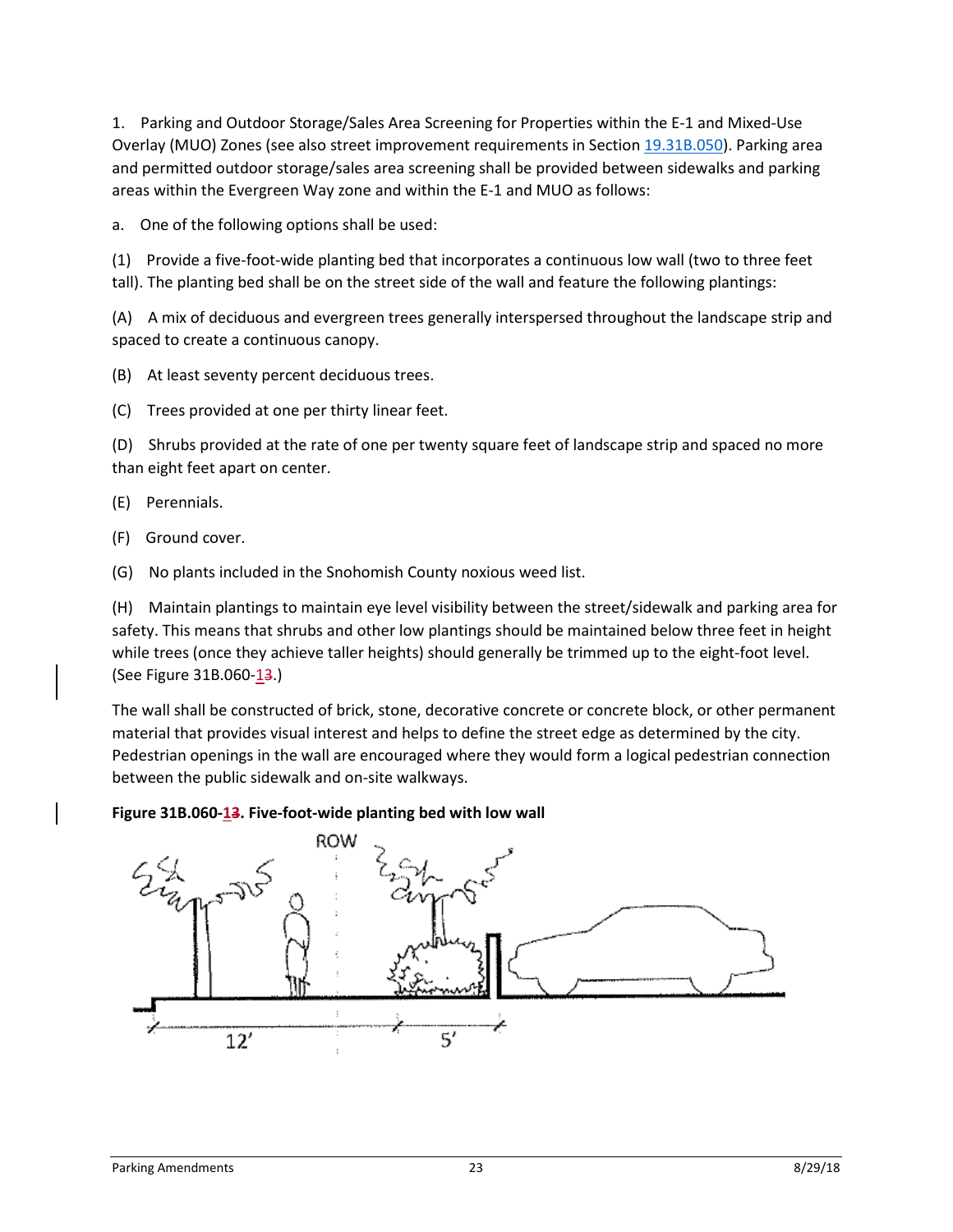(2) Provide a landscape strip with elements as in subsection B.1.a.(1) of this section except that a minimum eight-foot-tall trellis with vines within a minimum three-foot-wide planter may be substituted for the trees. (See Figure 31B.060-24.)



**Figure 31B.060-42. Parking area planting buffer with low wall and trellis**

2. Frontage Landscaping for Parking and Outdoor Auto Display/Sales Areas. (See also street improvement requirements in Section [19.31B.050.](http://www.codepublishing.com/WA/Everett/#!/Everett19/Everett1931B.html#19.31B.050)) Frontage landscaping for outdoor auto display/sales and parking areas, where permitted, shall be provided between sidewalks and parking areas according to any of the options stated below:

a. Any of the options in subsection B.1 of this section.

b. If the development provides one evergreen tree along each of the property's side yards for every thirty feet of parking frontage, then the frontage landscaping may be reduced to three feet in width, with a wheel stop installed two feet from the planting area to protect the plantings (see Figure 31B.060- 35). Said evergreen trees shall be in addition to those required by Section [19.35.060](http://www.codepublishing.com/WA/Everett/#!/Everett19/Everett1935.html#19.35.060) and planted within a ten-foot-wide planter along both side lot lines, preferably in the front half of the property but not nearer than twenty-five feet from the front lot line. If a corner lot, the evergreen trees shall only be required along the interior side lot line. At a minimum, the planting area adjacent to the street frontage must consist of a solid row of dense evergreen shrubs between two feet, six inches and three feet in height. The plantings must be irrigated as approved by the city. Occasional pedestrian openings in the solid row of shrubs are allowed where they would form a logical pedestrian connection between the public sidewalk and on-site walkways.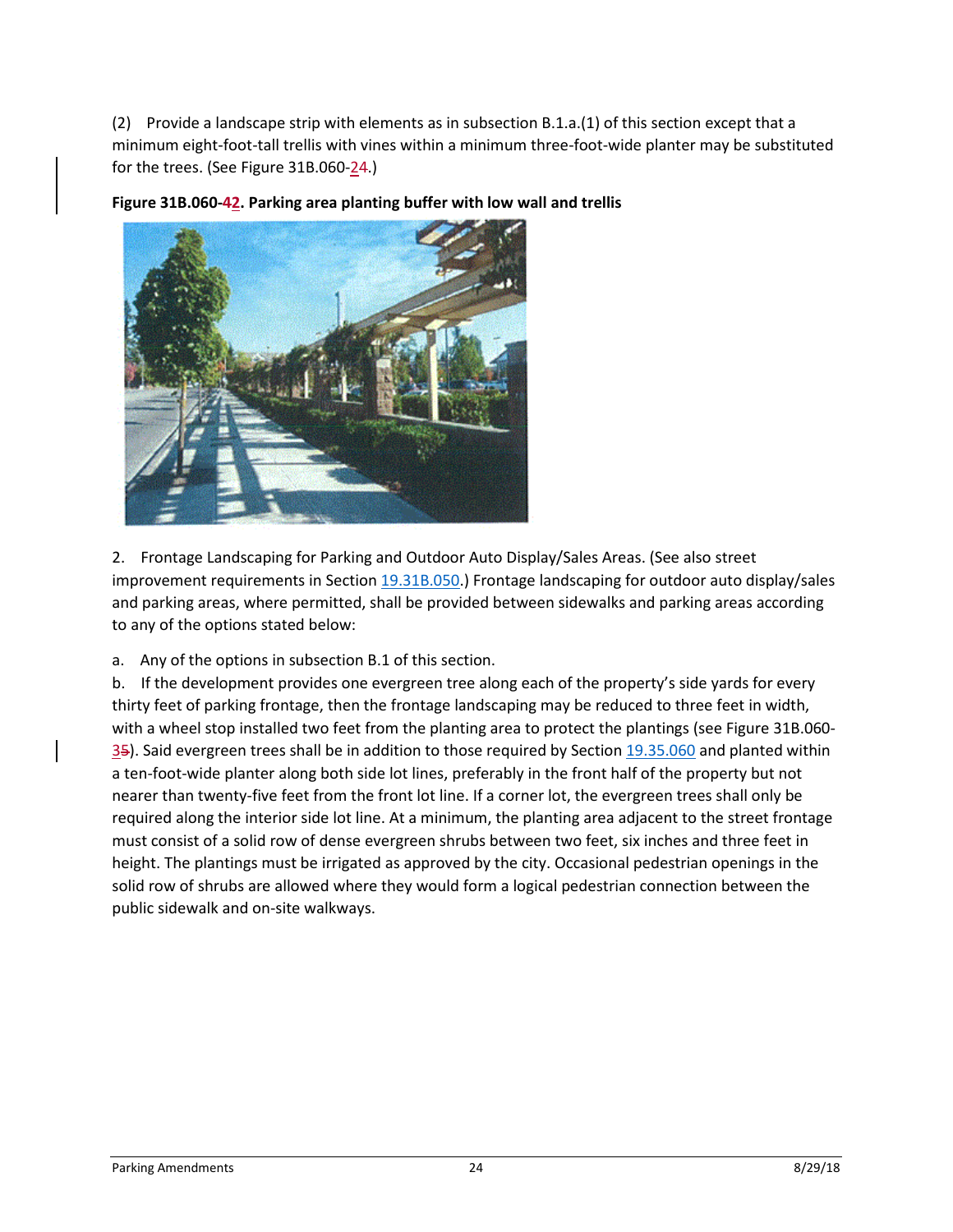**Figure 31B.060-35. Minimum parking area screening standard for parking and outdoor auto display/sales areas if evergreen trees are substituted for trees in side yards of parking area landscaping**





**Section 19.** Section 12 of Ordinance No. 3269-12, as amended (EMC 19.31B.070.A), is hereby amended as follows:

# **19.31B.070 Design standards—Site planning.**

The design standards of this section shall apply to all development within the E-1 and MUO zones. The planning director may allow modification of design standards to permit a design that meets the intent of this chapter and provides a superior design treatment than could be achieved if those standards were strictly applied. The director's review of proposed modifications under this section shall be governed by the procedures established in Title [15](http://www.codepublishing.com/WA/Everett/#!/Everett15/Everett15.html#15) for Review Process II.

A. Relationship to Street Front for Properties Inside the Mixed-Use Overlay (MUO). The intent is to enhance commercial areas and to establish visual identity for each area; create an active, safe pedestrian environment, especially at the center of the mixed-use nodes; unify streetscapes, especially on side streets and internal streets; improve circulation, including options for pedestrians, bicycles and vehicles; enhance the visual character of streets within commercial areas; enhance the visibility of commercial uses from the street; and link neighborhoods across Evergreen Way.

1. Frontage Requirements for Properties Fronting on Evergreen Way in the MUO. (See Figure 31B.070- 1.)

a. Building entries must have a direct pathway to the public sidewalk. Such entries should face the street. Where entries are located on the side of the building they must be visible from the street and connected to the public sidewalk by a pedestrian pathway. Entries on a building wall opposite the street must be connected to the public sidewalk by a pedestrian pathway.

b. Parking areas fronting Evergreen Way must be screened according to the options provided in Section 31B.060.AB.2.

c. No storage areas, untreated blank walls (see Section 31B.080.G), drive-through windows (where allowed), fences over three feet high, chain-link fences, or large-item displays (e.g., automobiles, lumber) are allowed within one hundred feet of the Evergreen Way right-of-way unless that element is separated from all public rights-of-way by a building and not visible from Evergreen Way or any designated side street. See also Section 39.070.B for location of fences in commercial zones.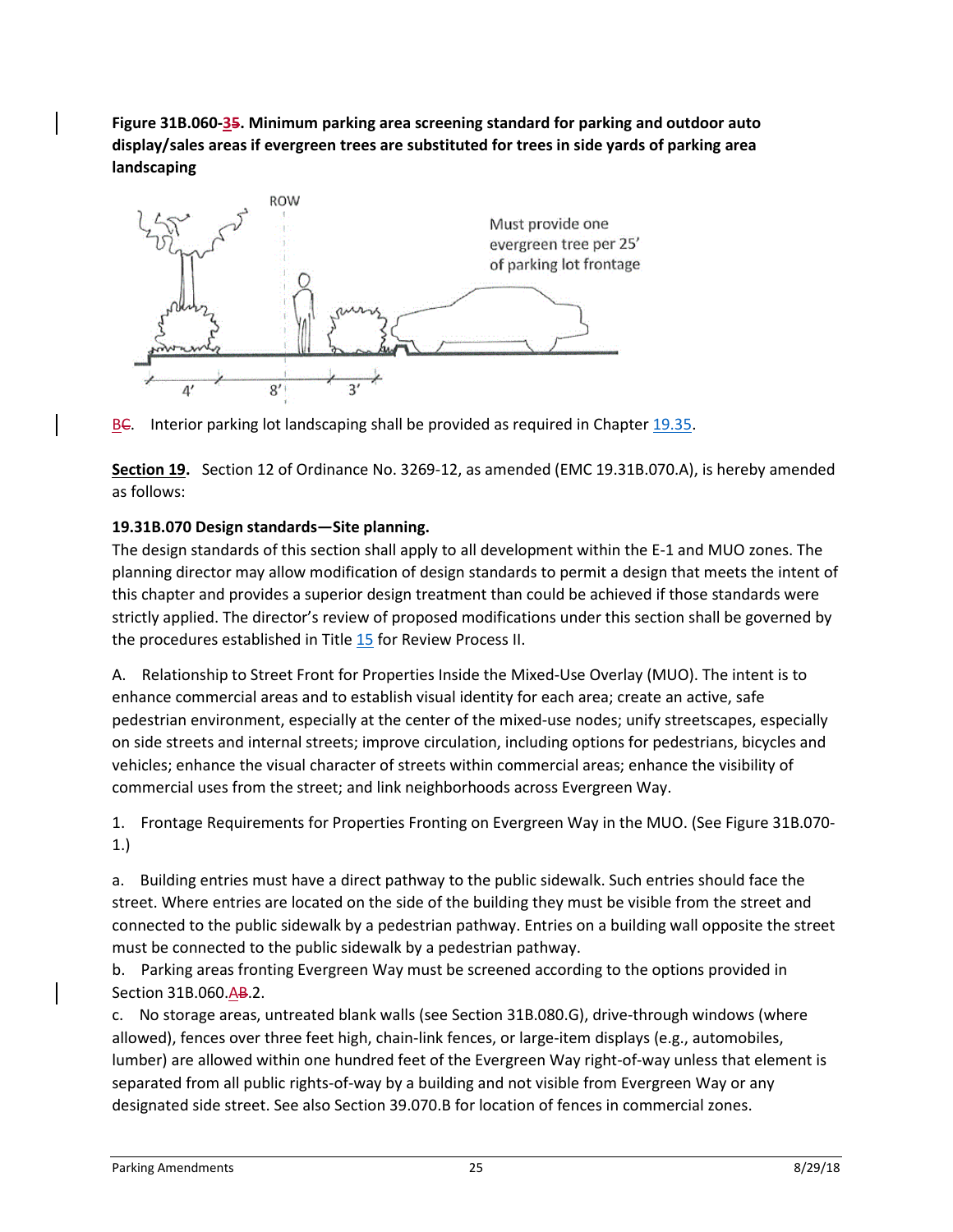d. If the building is located within thirty feet of the Evergreen Way right-of-way, then the area between the sidewalk and the building must feature pedestrian-oriented space or landscaping. This area may be used for outdoor display or seating, but it may not be used for storage or display when the building is closed to the public. That is, the area may be allowed for merchandise display but may not be fenced off or secured for long-term display or storage.

e. Buildings fronting on and located within twenty-five feet of the Evergreen Way right-of-way must feature transparency (window or glass area) on at least fifty percent of the ground floor facade facing Evergreen Way or any public street between two feet and eight feet above the grade. (Note: Standard d, in subsection A.1.d of this section, also applies.)

f. Within one hundred feet of a designated pedestrian-oriented side street right-of-way (see Section 19.31B.015.D) or a BRT station, parking areas are not allowed fronting the Evergreen Way right-of-way. They must be separated from the public right-of-way by an occupied building.

fg. Buildings within one hundred feet of designated pedestrian-oriented cross streets rights-of-way shall feature pedestrian-oriented facades fronting Evergreen Way. (See Section 31B.080.D.)

 $gA$ . Ground floor residential units must be set back at least twenty feet from the Evergreen Way rightof-way.



#### **Figure 31B.070-1. Evergreen Way street orientation requirements in the MUO**

i. Exceptions. Legally occupied buildings and operating businesses as of the date of adoption of this section are excepted from the provisions of subsections A.1.b, d, e,  $f$  and g and h of this section; provided, that discontinuation of such business for more than one year shall terminate the exception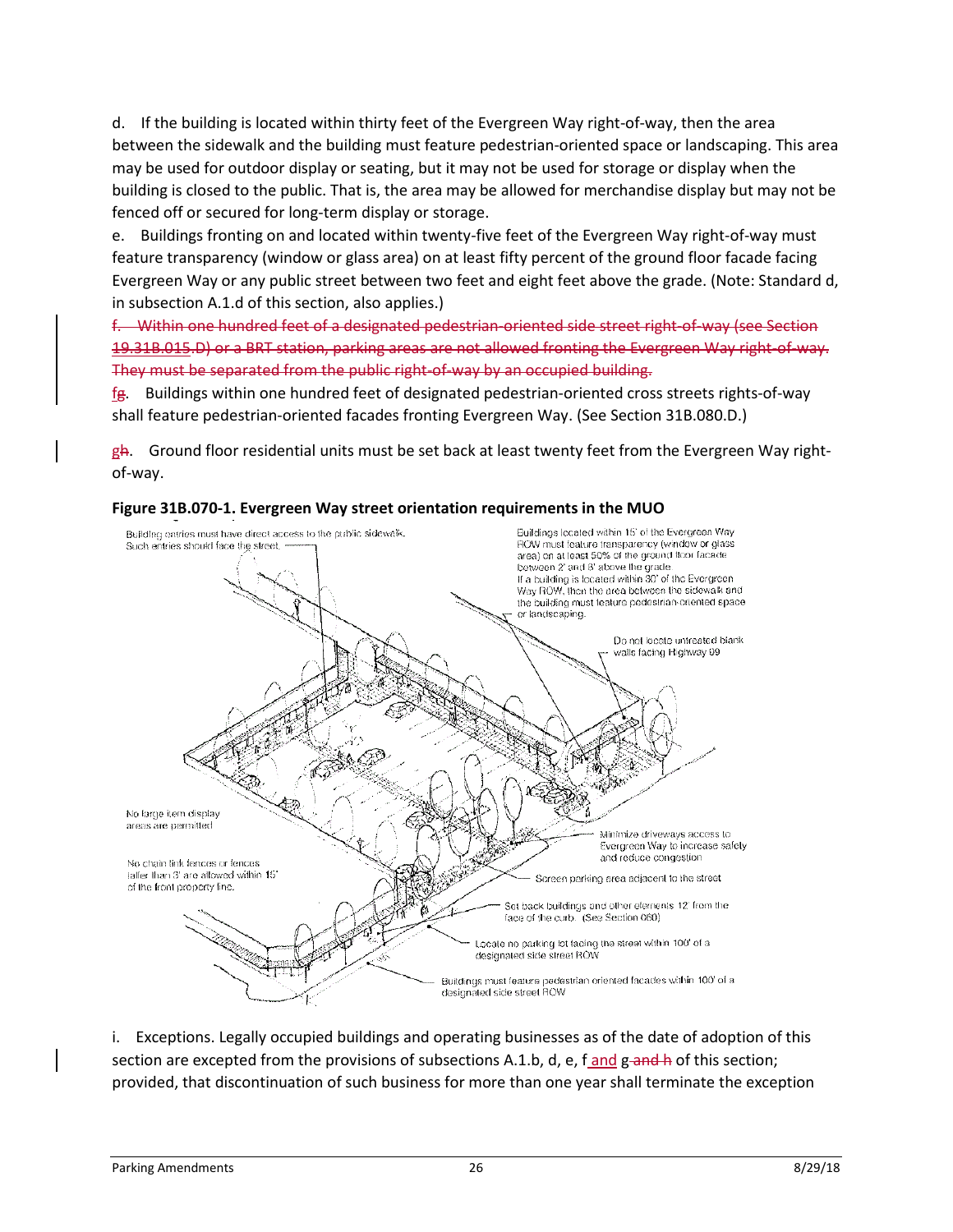from the provisions of this section. If a business undertakes a major exterior remodel, then the provisions do apply.

2. Frontage Requirements for Properties in the MUO Fronting on Designated Pedestrian-Oriented Side Streets. All development for properties fronting on "designated pedestrian-oriented side streets" as specified in Section 31B.015.D shall meet the following conditions:

a. Parking areas must not be located between primary buildings and the designated side streets unless the city determines no other option is feasible. In such cases, the city may allow parking areas to occupy up to fifty percent of the street front, but no more than sixty-five feet, measured parallel to the street right-of-way.

b. No parking areas are allowed along the side street right-of-way within one hundred feet of the Evergreen Way right-of-way unless the city determines no other option is feasible.

ae. Service areas, drive-through windows, storage areas, large-item display areas, fences over three feet high, chain-link fences, and untreated blank walls (see Section 31B.080.G) shall not be visible from a designated side street. (The city may require special screening measures to accomplish this requirement.)

bd. Buildings within one hundred feet of the Evergreen Way right-of-way shall feature pedestrianoriented facades facing the side street. (See Section 31B.080.D.)

ce. Buildings with ground floor residential units within twenty feet of the right-of-way must have the ground floor elevation at least three feet above sidewalk grade except for designated universally accessible units. This provision is intended to increase privacy for ground-floor dwelling units.

 $\frac{d}{dx}$ . Parking areas must be screened from pedestrian areas, sidewalks, walkways, and the street rightof-way in accordance with Section 31B.060.AB.2.

ge. Buildings with ground floor commercial uses located within twenty-five feet of the right-of-way must feature transparency (window or glass area) on at least fifty percent of the ground floor facade facing the street between two feet and eight feet above grade. Residential units on the ground floor and within fifteen feet of the right-of-way must feature transparency on at least twenty percent of the ground floor between five and eleven feet above grade.

 $f$ h. Building entries must have a direct pathway to the public sidewalk. Such entries should face the street.

 $g_i$ . Areas between the street right-of-way and the front building facade must be pedestrian-oriented spaces or landscaped as described in subsection C of this section.

hj. The interior of parking lots shall be landscaped as required by Section [19.35.080.](http://www.codepublishing.com/WA/Everett/#!/Everett19/Everett1935.html#19.35.080)

Note: See also subsection H of this section, street corners.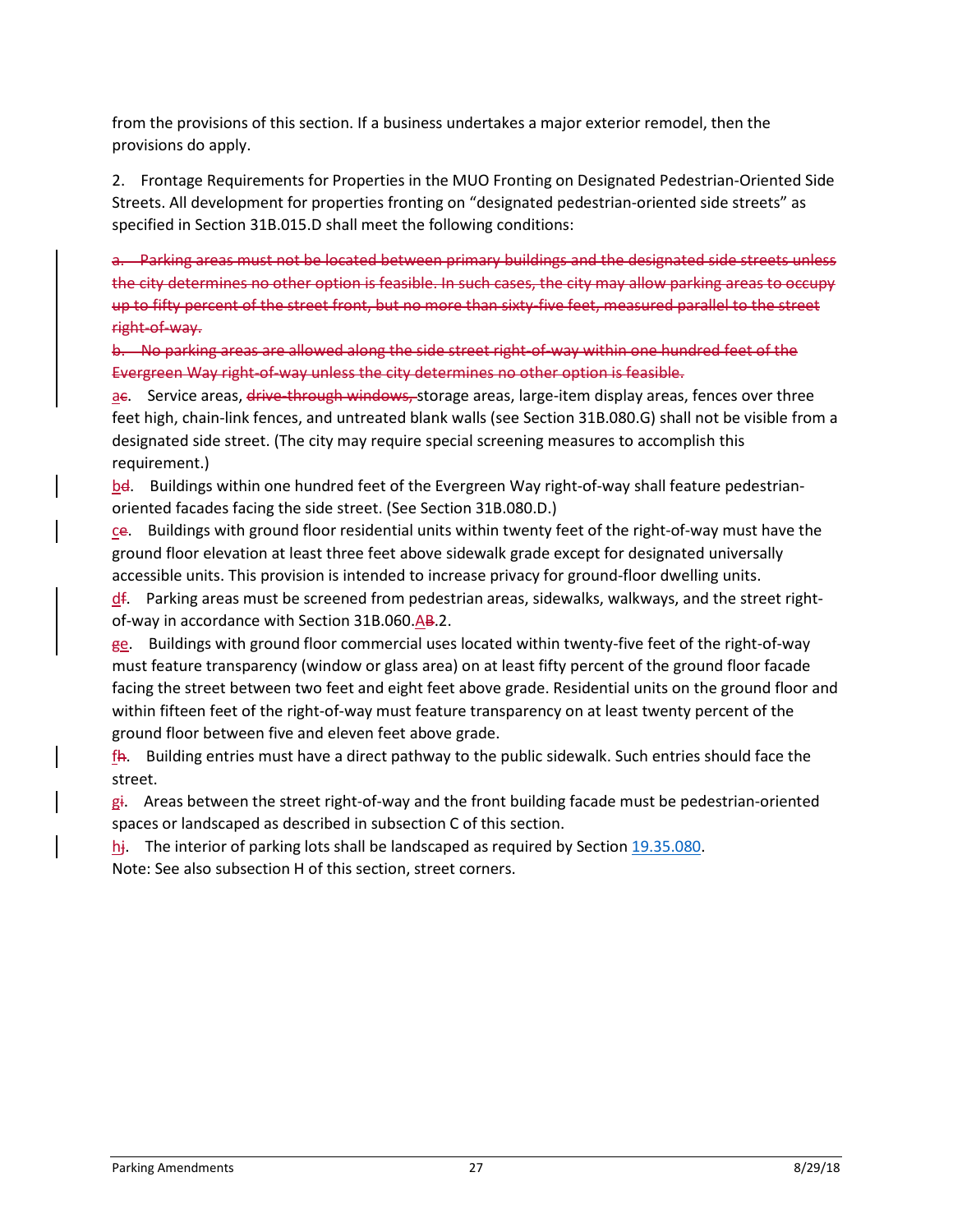# **Figure 31B.070-2. Designated pedestrian-oriented side street configuration requirements for**



**Section 20.** Section 12 of Ordinance No. 3269-12, as amended (Zoning, E-1 (Evergreen Way) and MUO (Mixed-Use Overlay) Zones,EMC 19.31B.070.C), is hereby amended as follows:

#### **19.31B.070 Design standards—Site planning.**

#### C. Circulation.

1. Pedestrian Circulation. The intent of this provision is to improve the pedestrian environment by making it easier, safer, and more comfortable to walk on street sidewalks, to transit stops, between businesses and residences, and through parking areas; provide pedestrian facilities such as sidewalks, crosswalks, and bus shelters connecting to all modes of transportation; provide convenient pedestrian circulation connecting all on-site activities to adjacent pedestrian routes and streets; connect neighborhoods severed by major arterials; and provide access to transit and services.

a. Provide pedestrian access onto the site from all streets on which the use is located. Where a use fronts two streets, pedestrian access shall be provided from both streets, unless the city determines such access is not feasible.

b. For developments with multiple buildings, provide for pedestrian circulation between all buildings.

c. New developments inside the MUO shall provide for the opportunity for future pedestrian connections to adjacent properties (inside and adjacent to the E-1 zone) through the use of pathway stub-outs, building configuration, and/or parking area layout. The city may require that pedestrian access be provided between adjacent lots or two different streets where it determines that such a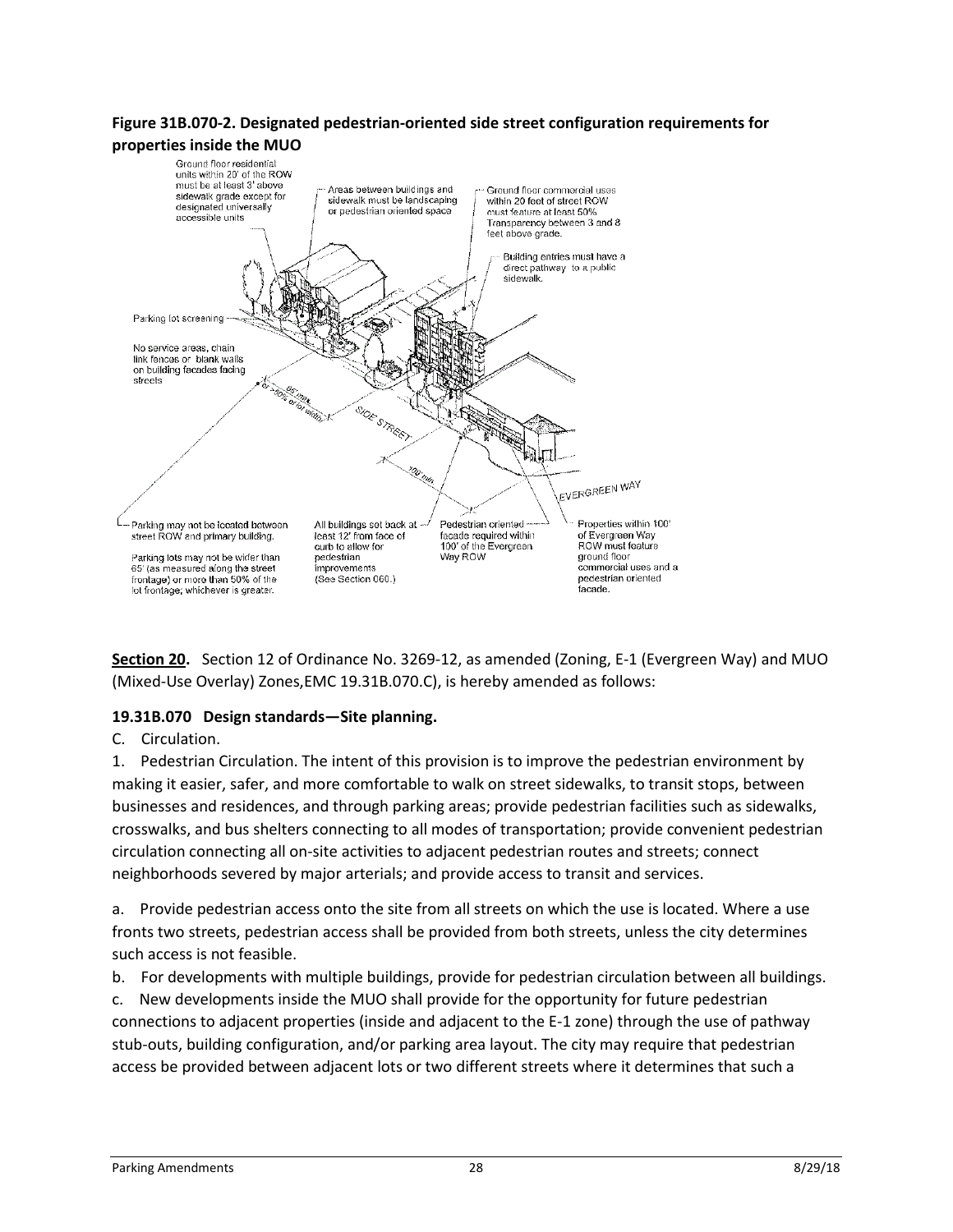requirement is within the public interest and would not cause security problems or disadvantage the intended use. This standard is not required for properties outside the MUO.

Note: See also subsection J of this section, Design of Internal Pedestrian Paths and Circulation, and subsection K of this section, Pedestrian-Oriented Open Space Standards.



**Figure 31B.070-4. Provide pedestrian access to the site from the street**

2. Vehicular Access and Circulation. The intent of this provision is to provide safe and convenient vehicular access routes through large areas by connecting public and/or private roadways and accessways; mitigate traffic impacts and to conform to the city's objectives for better traffic circulation; enhance the visual character of interior access roads; minimize conflicts with pedestrian circulation and activity; enhance the safety and function of public streets; provide access management on Evergreen Way; i.e., to reduce turning movements that increase congestion and reduce safety; and support transit services.

See also Section 19.31B.060, Design standards—Parking area design.

a. Driveways shall be limited to one every two hundred linear feet of street frontage, unless the city determines no other option is feasible.

b. Vehicular access to sites at intersections shall be located on the lowest classified roadway and as close as practical to the property line most distant from the intersection, unless the city finds there is a compelling reason to the contrary.

c. The city shall require that driveways be located to avoid conflicts with transit stops.

d. The city may require that driveways on abutting sites serve two or more properties and that internal vehicular circulation be coordinated.

**Section 21.** Section 12 of Ordinance No. 3269-12, as amended (Zoning, E-1 (Evergreen Way) and MUO (Mixed-Use Overlay) Zones,EMC 19.31B.070.M), is hereby amended as follows:

# **19.31B.070 Design standards—Site planning.**

M. Site Lighting. The intent of this provision is to encourage the use of lighting as an integral design component to enhance buildings, landscaping, or other site features; increase night sky visibility and to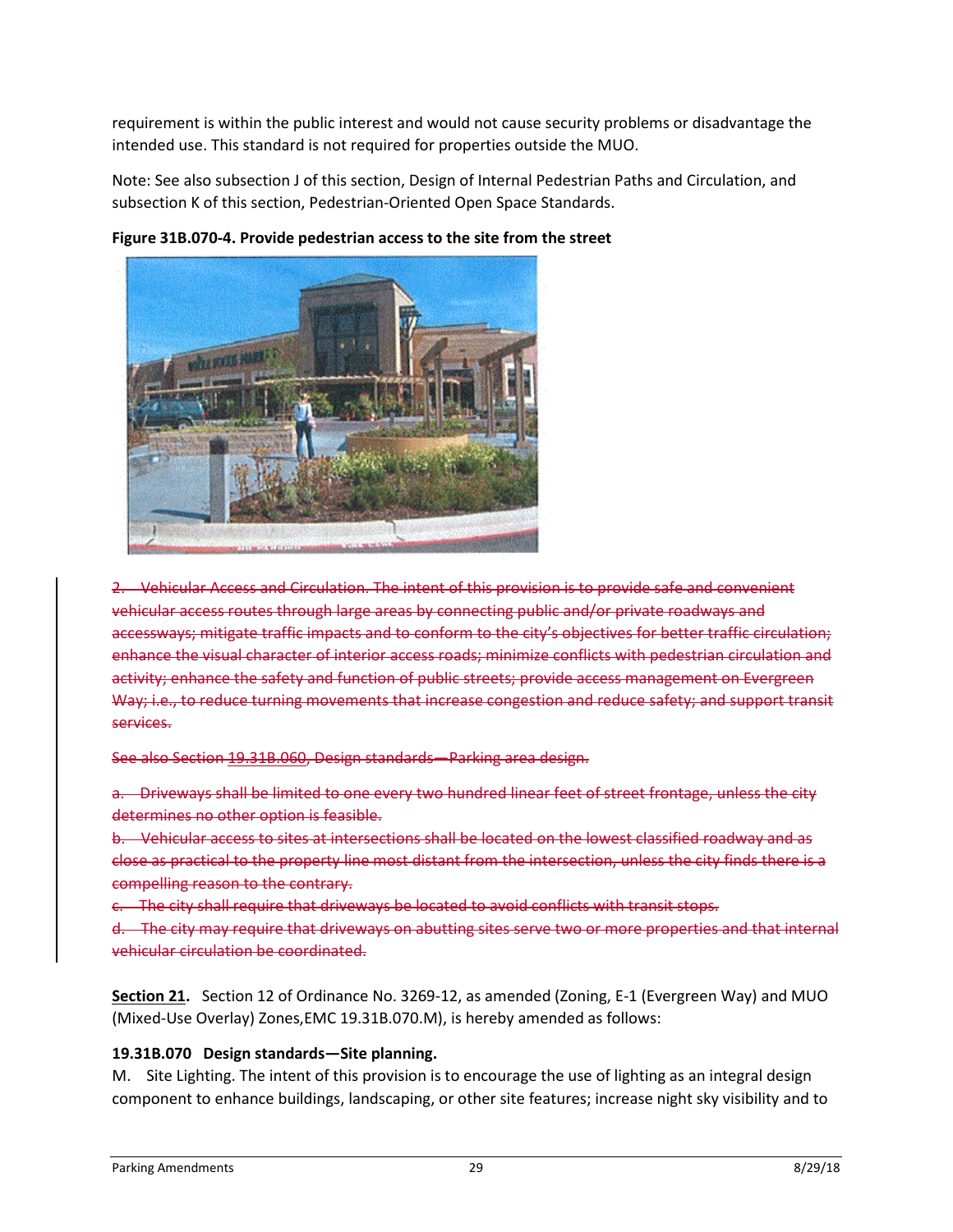reduce the general illumination of the sky; reduce horizontal light glare and vertical light trespass from a development onto adjacent parcels and natural features; use lighting in conjunction with other security methods to increase site safety.

1. Site Lighting Levels. All publicly accessible areas shall be lighted with average minimum and maximum levels as follows:

- a. Minimum (for low or nonpedestrian and vehicular traffic areas) of one-half foot-candle;
- b. Moderate (for moderate or high volume pedestrian areas) of one to two foot-candles; and
- c. Maximum (for high volume pedestrian areas and building entries) of four foot-candles.

2. Lighting shall be provided at consistent levels, with gradual transitions between maximum and minimum levels of lighting and between lit areas and unlit areas. Highly contrasting pools of light and dark areas shall be avoided.

3. Parking area lighting fixtures shall be full cut-off (zero percent candlepower at ninety degrees horizontal and ten percent maximum candlepower at eighty degrees from vertical), dark sky rated, and mounted no more than thirty feet above the ground, with lower fixtures preferable so as to maintain a human scale.

All fixtures over fifteen feet in height shall be fitted with a full cut-off luminaire.

#### **Figure 31B.070-22. Acceptable and unacceptable parking area lighting**





# DON'T DO THIS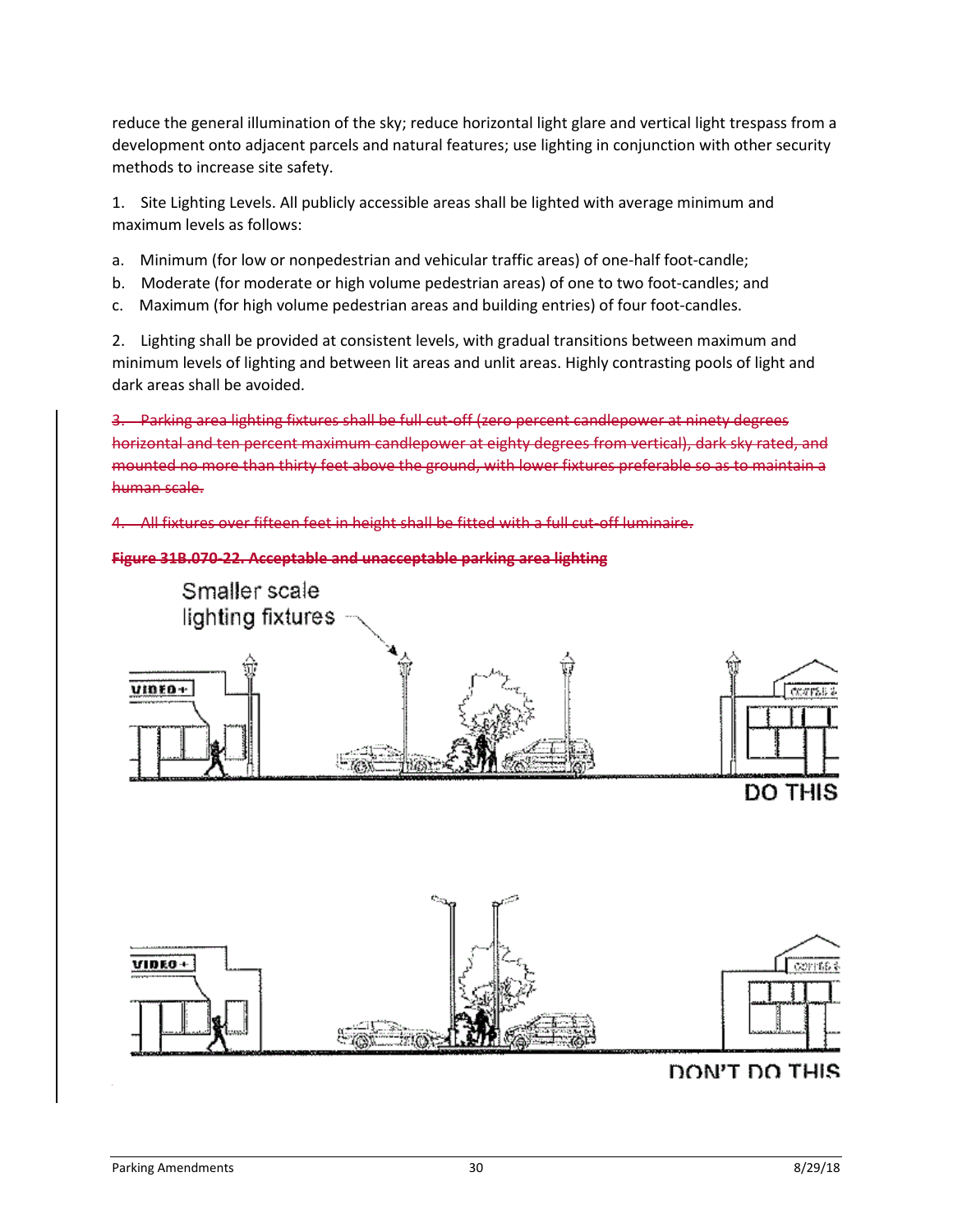5. Pedestrian-scaled lighting (light fixtures no taller than fifteen feet) is encouraged in areas of pedestrian activity.

6. Lighting must not trespass onto adjacent private parcels, nor shall a light source (luminaire) be visible at the property line. All building lights shall be directed onto the building itself and/or the ground immediately adjacent to it. The light emissions shall not be visible above the roof line of the building.

3.7. Surface-mounted building wall parking lot lighting is prohibited.

**Section 22.** Section 7 of Ordinance No. 1923-93, as amended (Zoning, Historic Overlay Zone, EMC 19.33.170), is hereby amended as follows:

## **19.33.170 Off-street parking requirements.**

The following off-street parking requirements shall apply to dwellings in the historic overlay zone:

A. Off-street parking shall not be located between the building and the public street unless approved by the planning director due to steep topography which precludes other placement.

B. All access to off-street parking areas shall be from the alley when the subject lot abuts an alley. The planning director may, subject to the provisions of the city's local project review procedures ordinance, allow access to off-street parking areas located under the building from the street only when the applicant demonstrates that it is not physically possible to provide access to the parking area from the alley.

C. Off-street parking shall be provided according to Chapter 19.34.

**Section 23.** Section 12 of Ordinance No. 1923-93, as amended (Zoning, Historic Overlay Zone, EMC 19.33.230), is hereby amended as follows:

# **19.33.230 Garages.**

A. Access to garages shall be from the alley only except where no alley exists.

 $\overline{AB}$ . If access to the garage must be from the street, the garage shall be set back twenty feet from the interior edge of the sidewalk to maintain clear sidewalk access.

BC. Attached garages which are accessible from the street shall never occupy more than fifty percent of the width of all buildings facing the street, and shall be set back a minimum of five feet further from the front property line than the entry to the dwelling.

CD. Open carports for more than two cars which are visible from the street are prohibited.

 $DE.$  Garages shall reflect the material, style and construction of the original house.

**Section 24.** Section 38 of Ordinance No. 1671-89, as amended by Section 6 of Ordinance No. 2095-95 and Section 3 of Ordinance No. 3297-12, and as codified at EMC 19.38.060 (Nonconforming parking), is hereby repealed.

**Section 25.** Section 39 of Ordinance No. 1673-89 as amended (Zoning, General Provisions, EMC 19.39.050), is hereby amended as follows: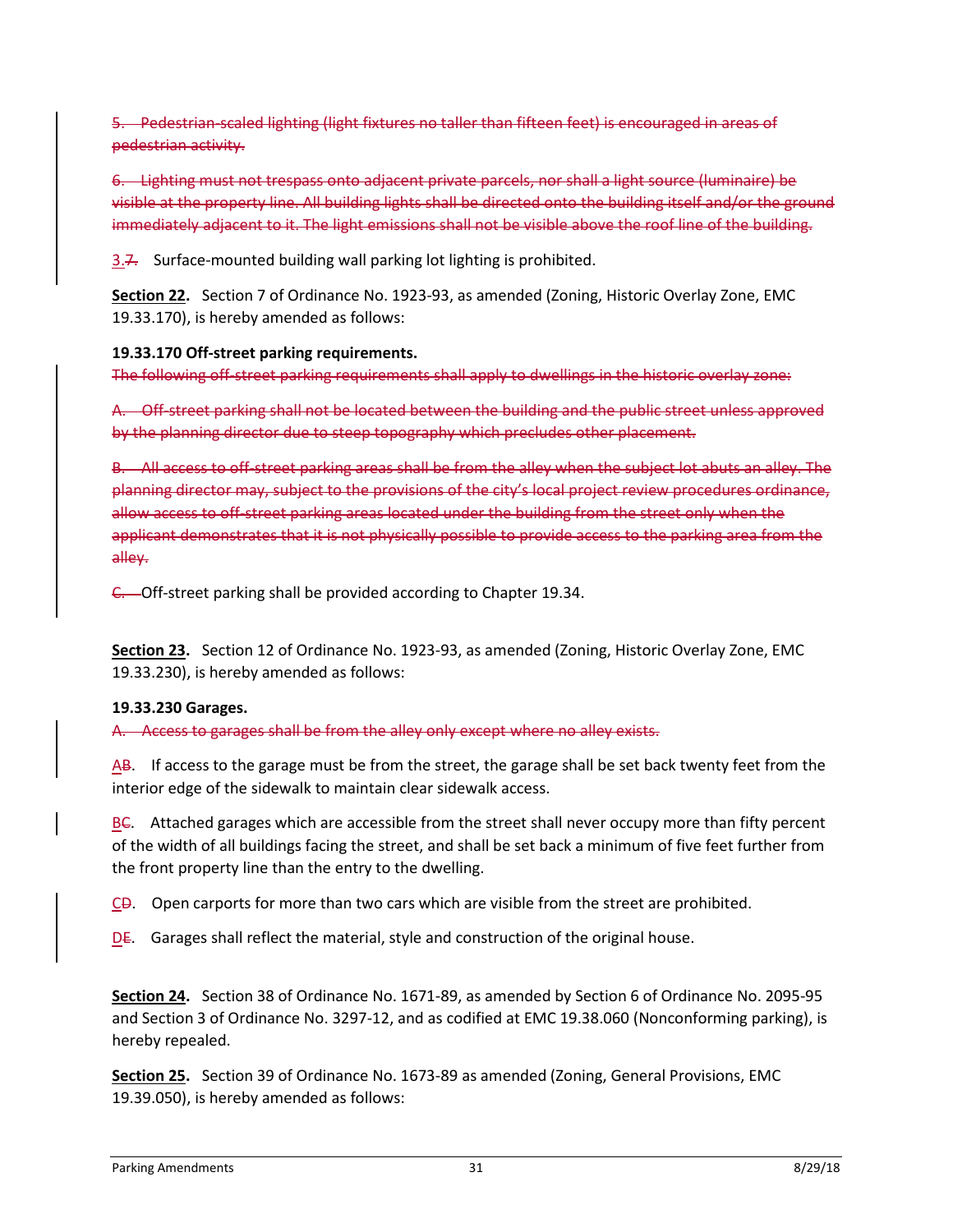#### **19.39.050 Bed and breakfast houses.**

A. The bed and breakfast house shall be conducted in such a manner as to give no outward appearance nor manifest any characteristics of a business, in the ordinary meaning of the term, that would infringe upon the right of the neighboring residents to enjoy a peaceful occupancy of their homes. The bed and breakfast house shall be operated within the principal structure and not in any accessory structure.

B. The owner shall be the operator of the facility and shall reside on the premises.

C. There shall be no more than five guest rooms for persons other than the members of the immediate family of the operator.

D. Two off-street parking spaces shall be provided for the operator, and one off-street parking space shall be provided for each guest room. Off-street parking shall not be provided in the required front setback area except in a preexisting driveway. Visual screening of off-street parking areas shall be provided as required by Section 19.15.070.D of this title for lots located within the area designated by map number 15-1 or 15-2, or as required by Chapter 19.35 of this title for other lots.

DE. Signs shall show only the name of the bed and breakfast house and shall be limited to twelve square feet in area, shall not be internally illuminated, and shall be set back a minimum of ten feet from the front or corner side lot line.

EF. There shall be no cooking facilities permitted in guest rooms.

FG. The maximum stay permitted for guests shall not exceed ten consecutive days.

GH. Bed and breakfast houses shall be permitted where indicated by the use-standards table for individual zones. Within the A-1, R-S, R-1, R-2, B-1 and B-2(B) zones, bed and breakfast houses shall be permitted only in homes individually listed on the National, State or Everett Historical Register. Homes within historic districts which are not individually listed on the National, State or Everett Historical Register are not eligible to become bed and breakfast houses.

H<sub>1</sub>. In considering an application for a bed and breakfast house within the A-1, R-S, R-1 and R-2 zones, the review authority shall consider the impact that noise and traffic from the proposed bed and breakfast house would have on the neighborhood in which the house is located. Within these zones, the review authority shall have the authority to deny an application if the noise or traffic generated by a bed and breakfast house would infringe upon the right of the neighboring residents to enjoy a peaceful occupancy of their homes; or if the street system is not sufficient to provide emergency vehicle access to the bed and breakfast house and other neighboring properties.

**Section 26.** Section 39 of Ordinance No. 1671-89, as amended (Zoning, General Provisions, EMC 19.39.130.E), is hereby amended as follows:

#### **19.39.130 Minimum lot area, shape, lot area averaging, lot frontage—Cluster alternative for subdividing.**

E. Minimum Lot Area—Cluster Alternative for Subdividing.

1. Purpose and Intent. The purpose of this section is to establish a process which allows greater flexibility in the development of single-family detached and attached housing on lots which do not strictly conform to the development standards of this title for single-family lots, or which are legally structured so as to be sold individually but not through fee simple ownership as is typical through a conventional subdivision or short subdivision. This process shall be known as the "cluster alternative." The cluster alternative is intended to provide flexibility for a development that is innovative and consistent with comprehensive plan policies promoting architectural compatibility with housing on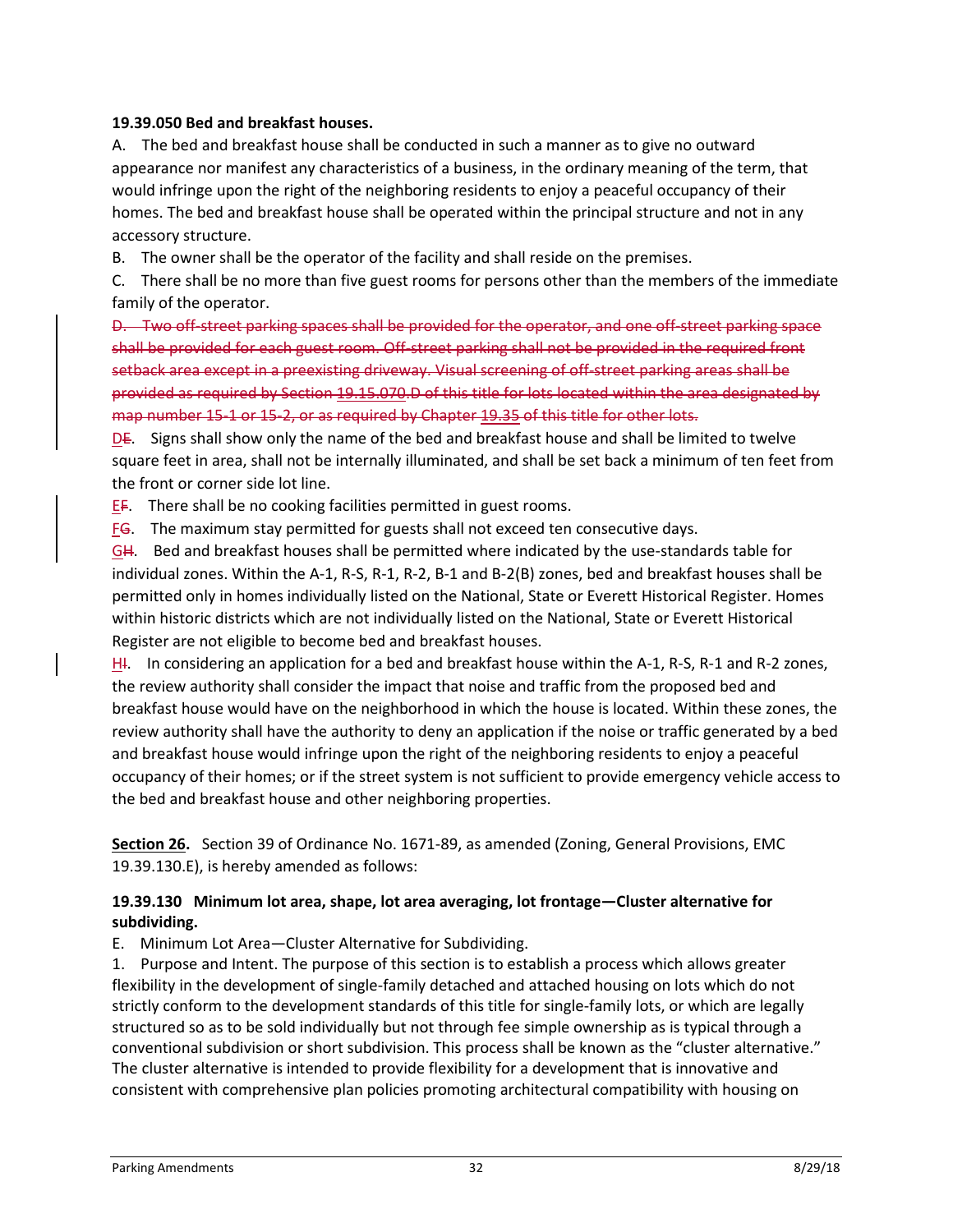adjacent properties, affordable housing, and owner occupied housing types. Terms sometimes used for the type of single-family detached development allowed using the cluster alternative review process include, but are not limited to, "zero lot line," "zipper lots," "angle lots," "not lots," "Z-lots," or "cluster lots."

It is the intent of this development review process to require the thoughtful design of the site layout and housing units prior to receiving approval so the public will know what the development will look like when completed and so the review authority will have sufficient information to use in evaluating the proposed housing development for compliance with the requirements of this section. The basis for approval of a proposed development will depend in part upon the applicant demonstrating that the flexibility allowed through this review process will result in a housing development which includes high quality housing, compatibility with neighboring properties, and design that is sensitive to the property's setting.

It is also the intent of this review process to eliminate variances to the dimensional requirements of the Zoning Code by requiring use of the review process described in this section rather than the variance process. By establishing this review process for alternative development standards to those otherwise required by the Zoning Code, subdividers will have greater flexibility in the design of subdivisions, and the public will have more input to the design of the subdivision and siting of housing units on the site.

2. Applicability—Where Permitted. This alternative to a conventional subdivision or short subdivision shall be permitted in any residential zone allowing for the development of single-family detached dwellings. To use this process, developments shall contain at least seven single-family detached and/or single-family attached dwellings.

3. Review Process—Review Authority. Review Process III shall be required as defined in Title 15 of this code, or any amendments thereto.

4. Modification of Development Standards. The review authority, through the cluster alternative review process, may allow the following modifications to the development standards of the underlying zone district:

a. Lot area, provided that no lot shall have an area containing less than four thousand square feet (three thousand square feet for lots with alley access), and that the number of dwelling units does not exceed the number derived using the following formula:

Total lot area divided by minimum lot area of zone = maximum # of permitted dwellings\* \*Any calculation resulting in a fractional number shall be rounded down to the next whole number.

For example, on a one-acre site in the R-1 zone, the formula would be calculated as follows: 43,560 sq. ft. divided by 6,000 square feet = 7 dwelling units. On a two-acre site in the R-2 zone, the formula would be calculated as follows: 87,120 sq. ft. divided by 5,000 square feet = 17 dwelling units.

b. Lot width, provided the lot has a minimum width of forty-five feet if it does not have alley access, and a minimum width of thirty feet if it has alley access.

c. Lot depth, provided the lot has a minimum depth of seventy-five feet.

d. Building setbacks.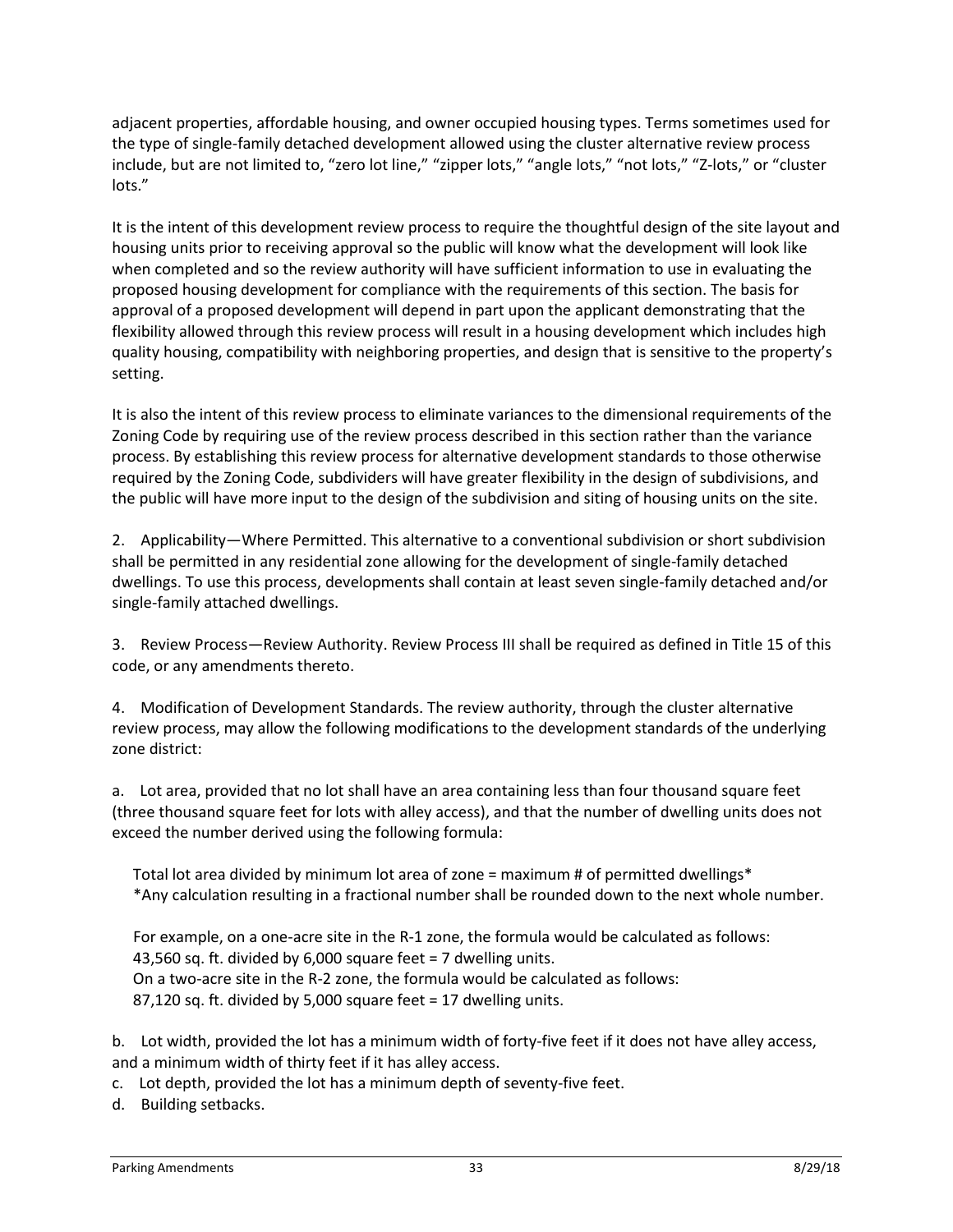e. Lot frontage.

f. Lot coverage.

g. The requirements of Sections 19.33D.360 through 19.33D.590 and Chapter 19.37 of this title shall not be permitted to be modified except as provided by said Sections 19.33D.360 through 19.33D.590 and Chapter 19.37.

h. Single-family detached or single-family attached dwelling units are permitted using the cluster alternative.

5. Evaluation Criteria for Modification of Development Standards. The basis for approval or denial of a proposal to modify the development standards of the underlying zone district, as permitted by subsection E.4 of this section, shall be the innovative or beneficial overall quality of the proposed development, demonstrated by the following criteria. The review authority shall deny the application for failure to satisfy the following criteria:

a. The modification will allow an innovative or unique residential development not otherwise permitted by the development standards of the underlying zone district, but which promotes the goals of the comprehensive plan for architectural compatibility with housing on adjacent properties, affordable housing, and owner occupied housing types.

b. The modification will result in the provision of usable common open space equal to at least ten percent of the lot area prior to development (example: trails, playground, ball field, etc.).

c. The modification will result in less visual impact created by off-street parking areas when viewed from public streets or private properties which abut the property than would be likely without the modification of development standards.

d. The dwelling unit orientation and design provides orientation to the street, including a prominent front entrance to the dwelling, minimizes the visual prominence of the garage and garage doors, promotes greater privacy for existing residential areas abutting the subject property, and between individual dwellings within the cluster development than would be likely to occur without the modification of development standards. Consideration will be given to orientation and design of dwelling units, screening, and landscaping.

e. The modification will result in the protection or enhancement of environmentally sensitive areas or historic structures not likely to occur without the modification of development standards. If these features do not exist, this section will not apply.

6. Single-Family Attached Development Standards. In addition to the other provisions of the cluster alternative, the following standards shall apply to single-family attached housing proposed using the cluster alternative:

a. Single-family attached housing shall be permitted only when each dwelling unit may be owner occupied, as provided through a condominium, zero lot line subdivision, or residential binding site plan. b. Buildings shall be designed and constructed so that each dwelling is distinguishable as a separate dwelling.

c. Each dwelling shall have a prominent entrance on the ground level.

d. If the property abuts an alley, the garage or off-street parking area shall take access from the alley. No curb cuts will be permitted for lots with alley access.

 $de$ . Lots without alley access may have garages which face the street, but the front of the garage shall be setback five feet behind the front facade of the dwelling. Driveway width shall not exceed twenty feet within required front setback areas.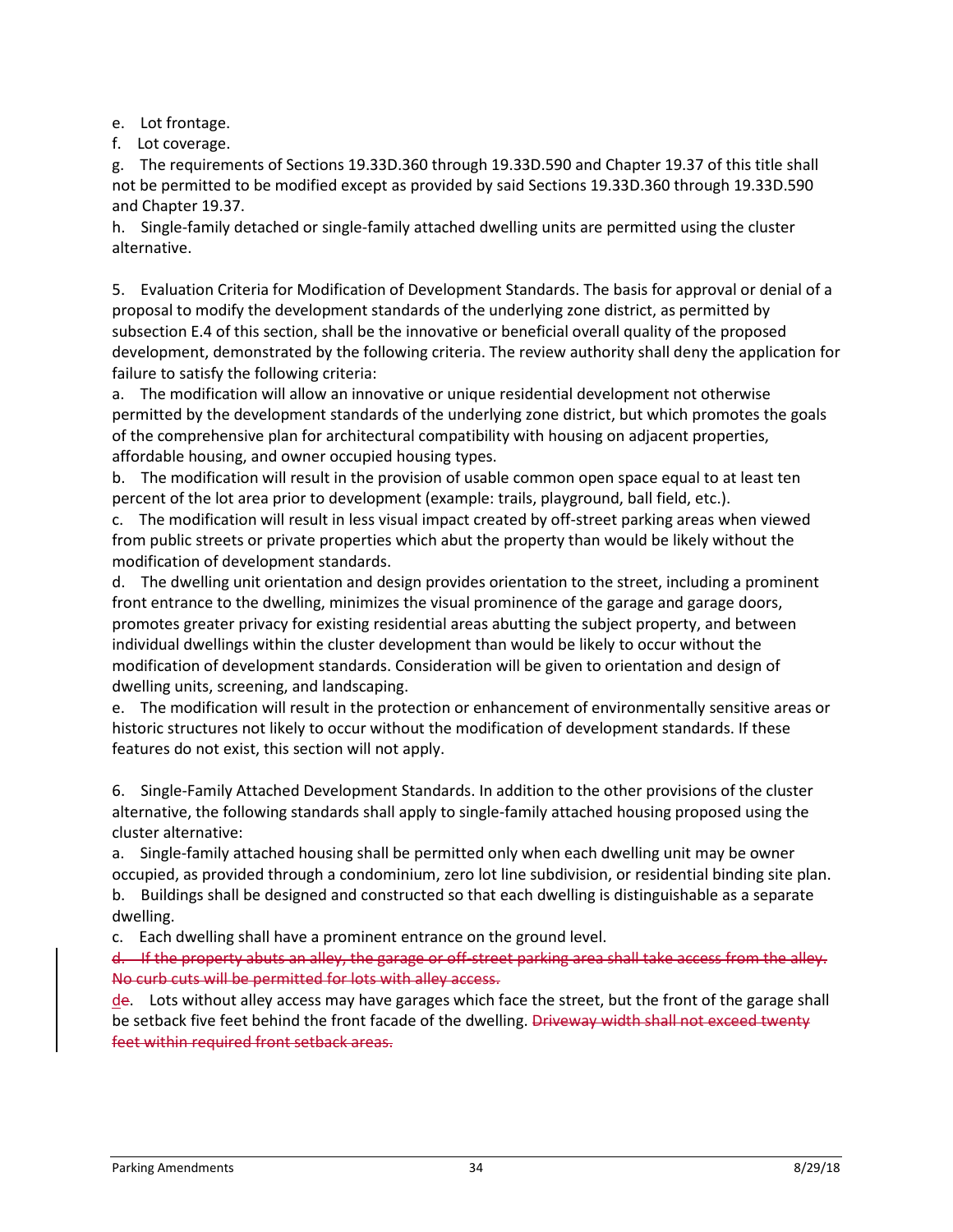7. Conditions of Approval Which May Be Required by the Review Authority. In considering a proposal using the cluster alternative to conventional platting, the review authority shall require the following as conditions of approval of the proposed development:

a. The provision and improvement of common open space areas for the use and benefit of the residents of the proposed cluster development.

b. Limitation on the percentage of lot coverage by buildings, driveways and off-street parking areas to minimize storm water runoff and visual impacts to surrounding properties.

c. Limitation on the size, floor area, and height of buildings.

d. Dwellings built on lots without direct frontage on the public street shall be situated to respect the privacy of abutting homes and to create usable yard space for the dwelling(s). The review authority shall have the discretion to establish setback requirements that are different than may otherwise be required in order to accomplish these objectives.

e. Appropriately sized and placed landscaping shall be provided to enhance the streetscape, to provide privacy for dwellings on abutting lots, and to provide separation and buffering on easement access drives. The city may require a community landscaping maintenance easement for the front yards of all homes or lots, and require maintenance by the homeowners association to ensure uniform maintenance of all front yards within the development.

f. The review authority may apply additional development standards, such as increased setbacks, reduced building height, window location, or other building design elements, as a condition of approval, as needed to ensure that developments using the cluster alternative review process satisfy the evaluation criteria stated in subsection (E)(5) of this section.

g. Covenants—Maintenance. All common open space, community facilities, and landscaping shall be subject to maintenance and use provisions which shall be set forth and recorded in private covenants, deed restrictions, homeowner's agreements or through other legal means in a form suitable to the city attorney to assure continued maintenance, establish rights of access and to address other relevant matters.

8. Application Submittal Requirements. In addition to the application submittal requirements of the city's Land Division Ordinance and other requirements of the Zoning Code, applications for the cluster alternative to subdivisions or short subdivisions shall include the following information:

a. Typical lot detail with architectural elevations of dwellings proposed to be built or placed on each building site on the property, reflecting an integrated architectural plan for the development.

i. The dwelling units shall be designed to fit each specific lot or building site so that adequate off-street parking can be provided and still provide a pleasing streetscape, private yard areas and common open space area.

ii. The dwelling unit design shall take into consideration the relationship of indoor and outdoor spaces to provide for the optimum use of both.

iii. If possible, the design should provide for solar orientation and views from the site.

b. Master landscaping plan for the property, including fencing and planting to ensure privacy, screen drainage facilities, and provide compatibility between the subject property and adjoining residential areas.

**Section 27.** Section 60 of Ordinance No. 1849-92, as codified at EMC 19.39.165 (Transportation compatibility), is hereby repealed.

**Section 28.** Section 39 of Ordinance No. 1671-89, as amended by Section 5 of Ordinance No. 2839-05, and as codified at EMC 19.39.170 (Vehicles—Storage in residential zones) is hereby repealed.